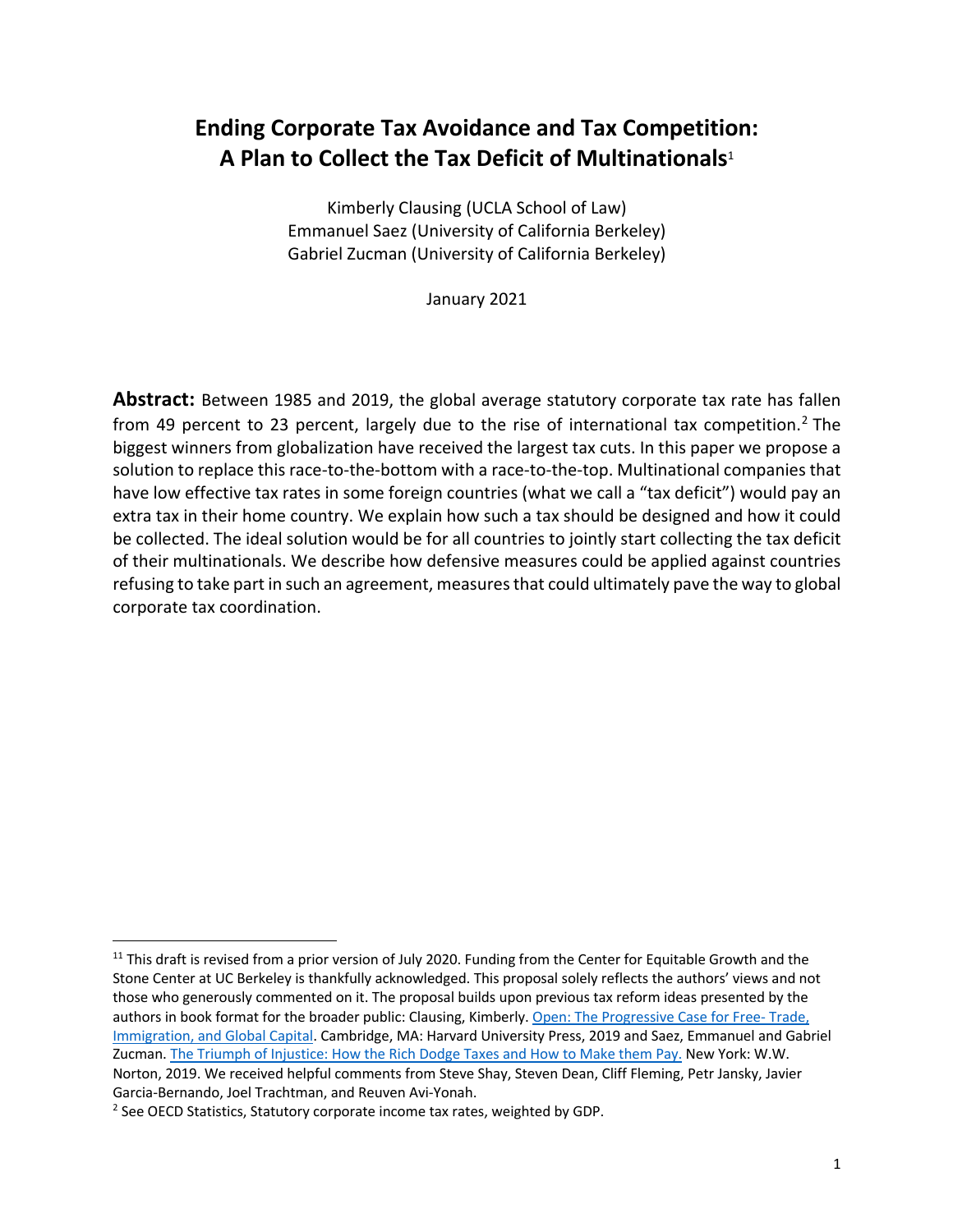### **Introduction**

Globalization has opened new ways for corporations to reduce their tax bills. As countries compete to attract investments, firms can move their activity to places that offer low tax rates. International tax competition and profit shifting have led to a large decline in effective corporate tax rates. Between 1985 and 2020, the global average statutory corporate tax rate has fallen from 49 percent to 23 percent. In the United States, the average effective tax rate on corporate profits has fallen from close to 50 percent in the 1950s to 17 percent in 2018.<sup>3</sup> Some of the biggest winners of globalization have seen their taxes fall—a process which is unlikely to be sustainable, neither politically nor economically.

Multinational companies also shift paper profits between their various subsidiaries, including subsidiaries incorporated in offshore tax havens with zero or close to zero rates. As a consequence, there is increasing concern about corporate tax base erosion due to such profit shifting. The scale of this problem is quite large. As one example, in 2017 data for US multinational companies, they report offshore accumulated earnings of \$4.2 trillion, \$3.0 trillion of which was in tax havens. 4

Tax havens are jurisdictions with very low, often near zero, tax rates; a small number of havens are disproportionately important. For US companies, just nine havens account for \$2.8 of the \$3.0 trillion in haven earnings. Of these nine havens, four are independent European jurisdictions (Ireland, Luxembourg, the Netherlands, and Switzerland), four are island jurisdictions with close affiliations to the United Kingdom (Bermuda, Jersey, and the Caymans) or the United States (Puerto Rico), and the other is Singapore.

International attention to this problem has resulted in a multi-year effort by the OECD and G-20 to reduce profit shifting, known as the BEPS framework. However, so far, there is little evidence that profit shifting is subsiding; in 2019 data, US MNCs report the same share of their foreign direct investment earnings in havens as they did in recent years prior.<sup>5</sup>

<sup>4</sup> Data are from the IRS reports of the 2017 country by country data available here:

https://www.irs.gov/statistics/soi-tax-stats-country-by-country-report Havens in this calculation include, in order of accumulated earnings totals: Bermuda (634 billion), Netherlands (462b), Jersey (461b), Switzerland (375b), Luxembourg (357b, Singapore (175), the Caymans (142b), Puerto Rico (114b), Ireland (104b), Isle of Man (95b), and smaller havens with less than 25 billion each in accumulated earnings (Barbados, Mauritius, Gibraltar, Macau, St. Kitts and Nevis, and the British Virgin Islands).

<sup>&</sup>lt;sup>3</sup> See US National Income and Product Accounts. Detailed statistics on tax rates relative to national income are compiled in Piketty, Saez, and Zucman (2018).

<sup>&</sup>lt;sup>5</sup> The share of US MNC income booked in havens is steady since about 2011, although it was rising steeply in years prior. For US multinational companies, perhaps the BEPS process reduced the increase in the size of the problem, but it does not seem to have diminished the problem yet. Likewise, the tax act of 2017 (TCJA) – in effect in 2018 and 2019 – does not appear to change these trends.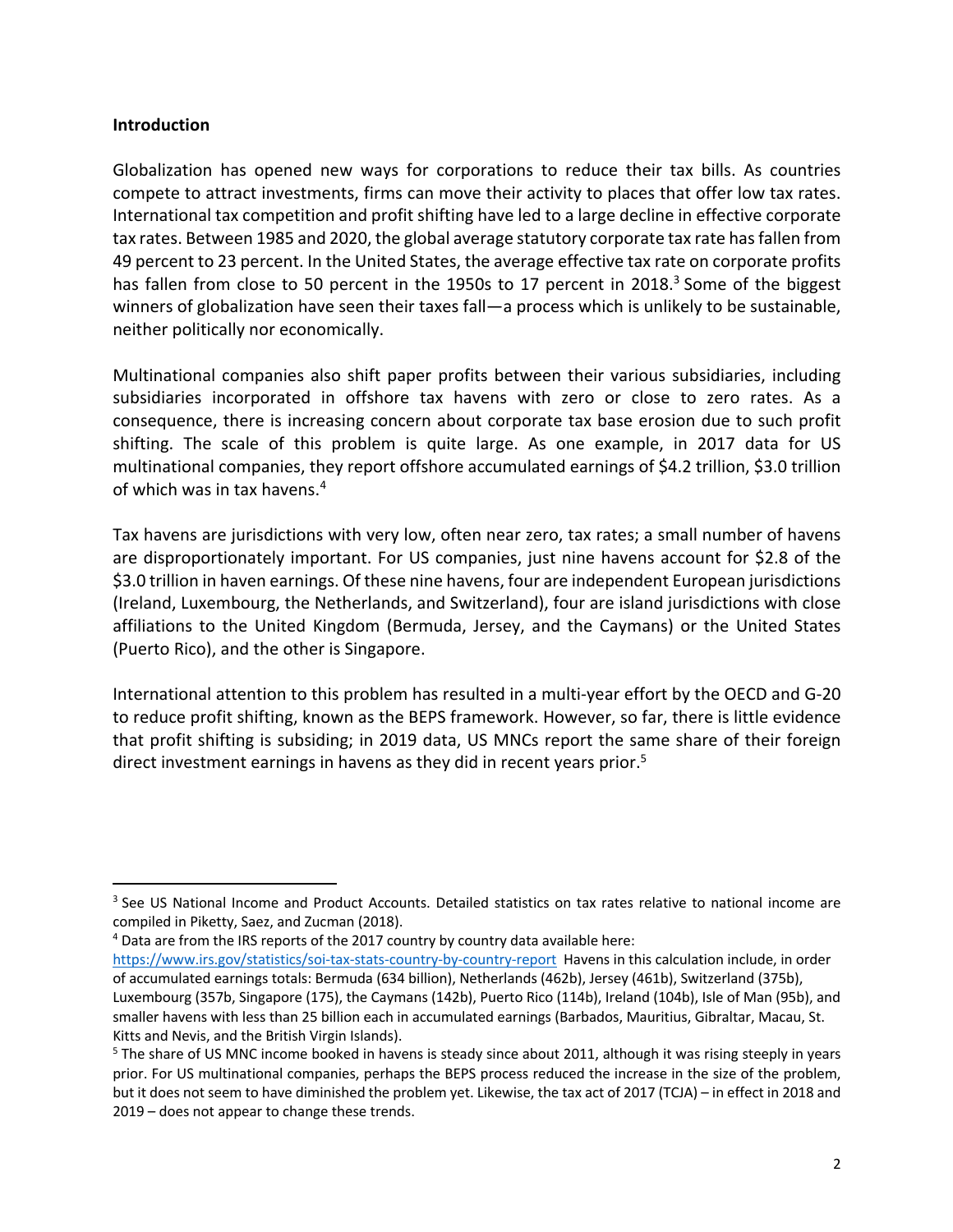

**Figure 1: Share of US Multinational Corporations Income in Seven Big Havens, 2000-2019**

Note: Data are from the US Bureau of Economic Analysis. The big (in terms of importance) havens are: Bermuda, the Caymans, Ireland, Luxembourg, the Netherlands, Singapore, and Switzerland. Data are reported after-tax, so the haven share is higher than it would be using before-tax data.

While there is a view that tax competition and tax avoidance are laws of nature and that the corporate tax is bound to disappear in a globalized world, the reality is different.<sup>6</sup> Nothing inherent in globalization prevents governments from taxing corporate profits (and capital more broadly).<sup>7</sup> In this paper we illustrate how governments could end tax competition and profit shifting. An effective action plan has three pillars: exemplarity; coordination; and defensive measures against non-cooperative tax havens. We illustrate our proposal taking the example of the United States, but other countries could implement the same plan.<sup>8</sup>

<sup>&</sup>lt;sup>6</sup> Several impediments stand in the way of moving the burden of capital taxation toward individuals. First, in the United States, about 70 percent of U.S. equity income is not taxed by the U.S. government at the individual level; see Burman, Clausing, and Austin (2017). Thus, long-held preferences for untaxed accounts (IRAs, pensions, 529s, etc.) and untaxed entities (e.g., private endowments) would need to be rethought, and that is unlikely. Second, in the absence of mark-to-market or an annual wealth tax, capital income accrues without tax as capital gains, creating a lock-in effect, whereas capital income is taxed currently at the business level. While not impossible, both mark-tomarket reforms and a wealth tax face daunting political and administrative obstacles.<br>7 Taxing capital is important not just for equity reasons, but for efficiency. For instance, a large share of capital

income is comprised of rents, or above-normal returns to capital. Taxing such income is both efficient and warranted as an additional measure against the market power of companies. There is ample evidence that market power is increasing; see Philippon (2019) for one treatment. Also, modern models of optimal taxation suggest a substantial role for capital taxes, even if they fall on the normal return to capital. See, e.g., Farhi et al. (2012), Conesa, Kitao, and Krueger (2009), Straub and Werning (2020), and Piketty and Saez (2012, 2013).

<sup>&</sup>lt;sup>8</sup> At least in the United States, there is bipartisan voter support for coordinated minimum taxation. A summer 2020 national poll from Data for Progress and The Justice Collaborative Institute showed broad support for the basic outline of the plan described here. 55% of respondents somewhat supported or strongly supported setting up a system of international tax cooperation, with only 20% somewhat or strongly opposed. Partisan breakdowns were similar. Among Democrats polled, 59% were somewhat or strongly in favor, and 17% were somewhat or strongly opposed; among Republicans, 55% were somewhat or strongly in favor, and 18% somewhat or strongly opposed.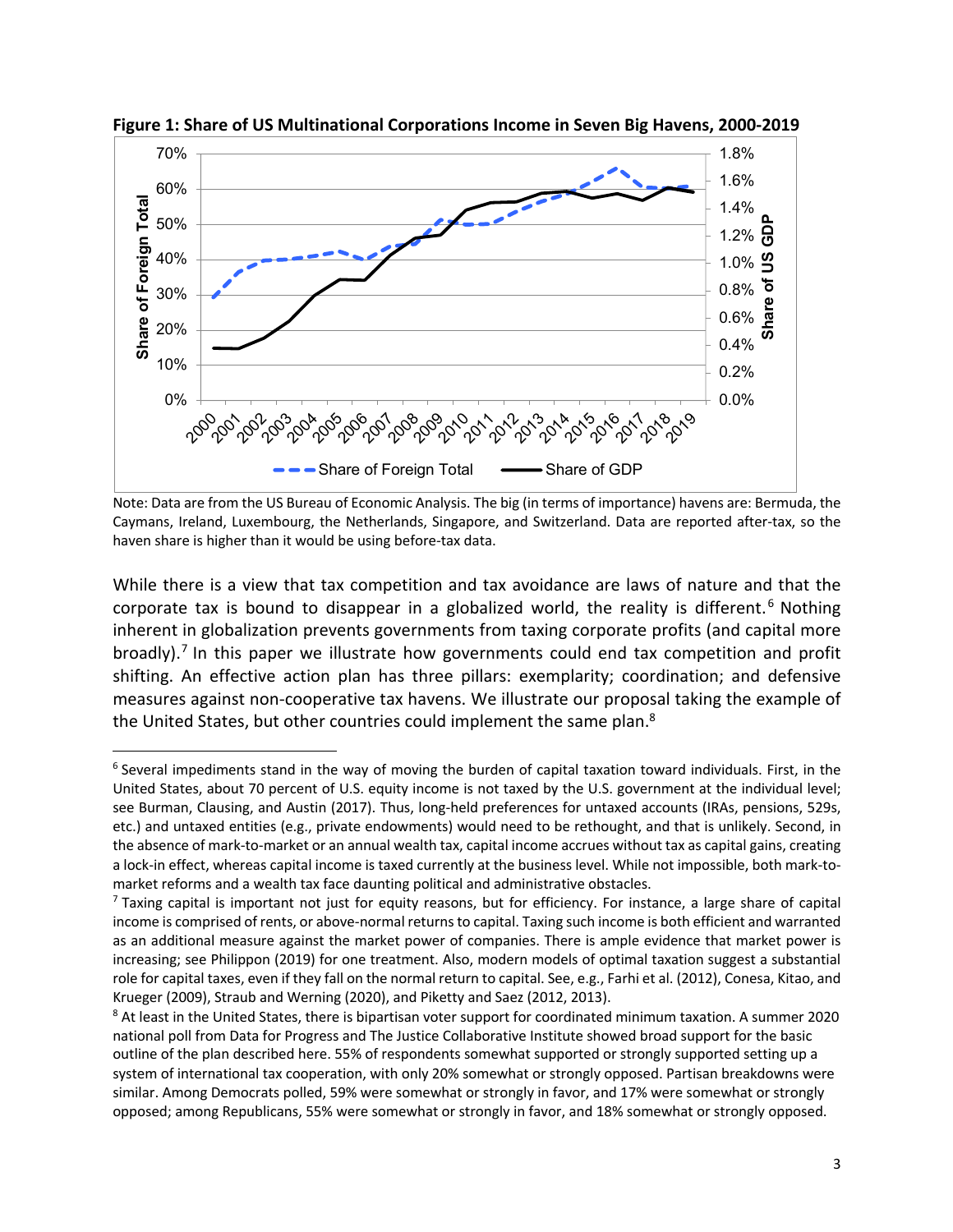# **1. Exemplarity: Collecting the tax deficit of multinationals**

Exemplarity means that the United States (and any country that wishes to stop tax competition and profit shifting) should collect the tax deficit of its multinationals. We define the "tax deficit" as the difference between what a corporation pays in taxes globally and what this corporation would have to pay if all its profits were subject to a minimum tax rate in each of the countries where it operates. The computation of the tax deficit requires us to choose a minimum tax rate. One natural minimum rate is the headline corporate tax rate (i.e., the one that applies to firms that do not have foreign operations), but other rates can be used. For example, President Biden, during his campaign, proposed to increase the federal corporate income tax rate to 28 percent (as opposed to 21 percent since the Tax Cuts and Jobs Act) and to apply a minimum tax of 21 percent on the foreign earnings of US multinationals.

The choice of a lower minimum tax rate on foreign income demonstrates tradeoffs between competing tax policy goals. When the tax rate on foreign income is substantially lighter than that on home income, taxpayers have an incentive to shift both earnings and activities abroad; this suggests keeping rates uniform. However, if home companies operate around the world and face competition from foreign companies with lighter tax treatment, they may feel disadvantaged by high rates on foreign income. Further, if the definition of residence is not protected by antiinversion measures, companies may choose to undertake corporate inversions, moving their headquarters abroad for tax purposes. Below, we discuss such problems in greater detail.

Regardless, in its simplest form, collecting the tax deficit of multinationals involves taxing the foreign earnings of US multinationals at some minimum rate (21 percent in the case of Biden's proposal), with credits given to offset foreign taxes paid. For example, imagine that Apple books \$10 billion in profits in Ireland—taxed in Ireland at 5 percent—and \$3 billion in Jersey—taxed in Jersey at 0 percent. The United States would tax Apple's Irish income at 16 percent and Apple's Jersey income at 21 percent. More broadly, the United States would impose country-by-country taxes such that Apple's effective tax rate, in each of the countries where it operates, equals at least 21 percent. In other words, the United States would, for its own multinationals, play the role of tax collector of last resort: it would collect the taxes that foreign countries chose not to collect.

This policy does not violate any international treaty. It does not require the cooperation of tax havens. It doesn't even require new data: the necessary information exists. As part of the OECD's base erosion and profit shifting initiative, big companies are required to report their profits and taxes on a country by country basis to tax authorities globally. Importantly, the current reporting requirements are based on internationally recognized measures, and the OECD has released guidance on the implementation of country by country reporting that will be periodically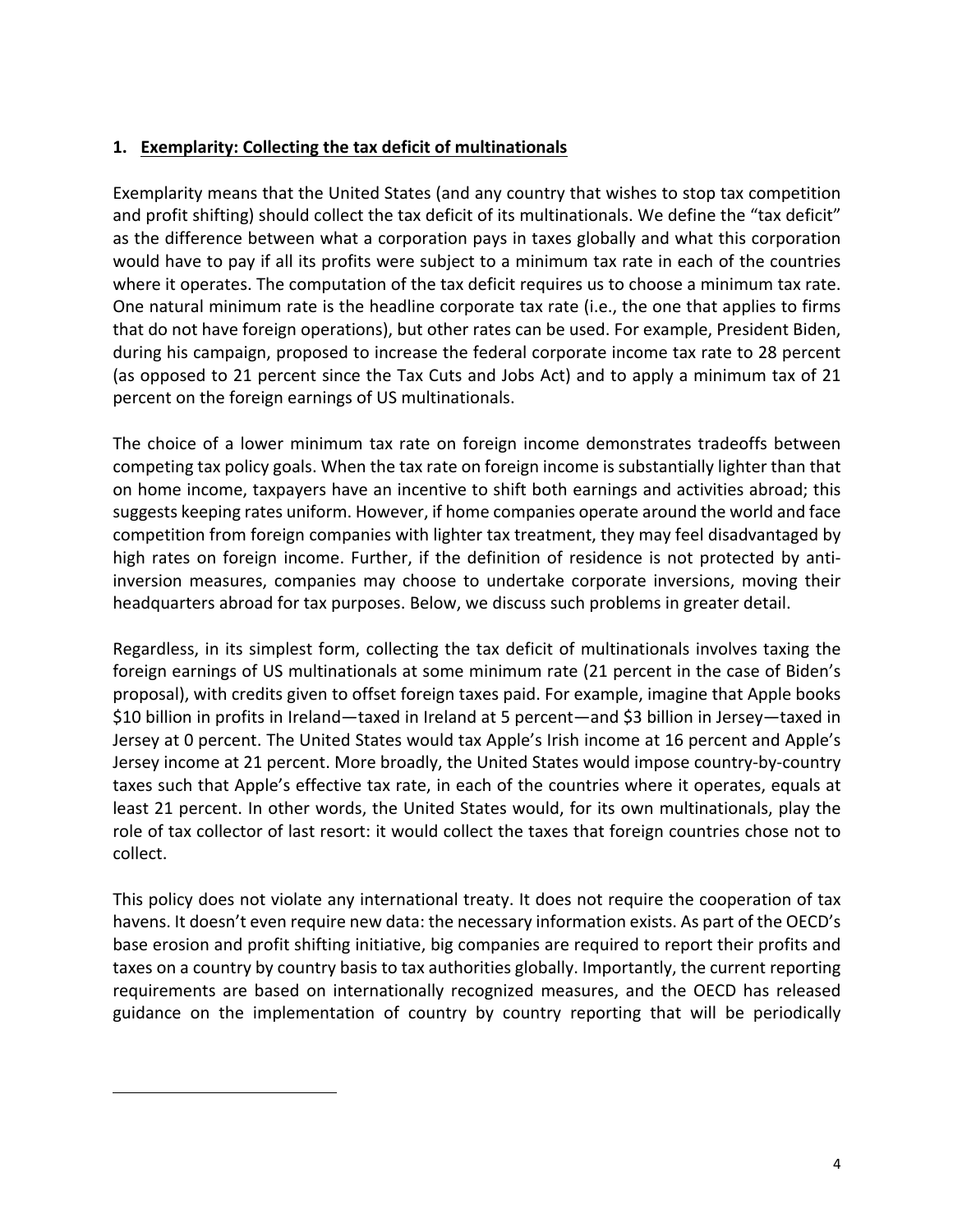updated. $9$  The simplest solution is to have the minimum tax follow the standard accounting definition. However, countries often legislate departures from a standard accounting definition of taxable profits for corporate tax purposes. (For example, the 2017 Tax Act allowed full expensing instead of traditional depreciation of capital assets.) Therefore, another option would be for countries to base their minimum tax on their own definition of taxable profits.<sup>10</sup>

Applying minimum country-by-country taxes would have far-reaching consequences. With a high enough rate, this policy would remove tax incentives for US multinational companies to shift earnings or move real activity to low-tax places, because lower taxes abroad would be offset by higher taxes owed in the United States. Moreover, since there would not be incentives anymore for multinationals to operate or book earnings in low-tax places, there would be no point anymore for these countries to offer low rates in the first place. Today's tax havens would find it advantageous to *increase* their tax rates. In other words, with high enough country-by-country minimum taxes, the race to the bottom which has characterized globalization since the 1980s could be replaced by a race to the top. $^{11}$ 

It is not an exaggeration to say that minimum taxes could change the face of globalization. With a high enough tax floor, the logic of international competition would be turned on its head. Once taxes are out of the picture, companies would go where the workforce is productive, infrastructure is high quality, and consumers have enough purchasing power to buy their products. Instead of competing by slashing rates, countries would compete by boosting infrastructure spending, investing in access to education, and funding research. Instead of focusing solely on the bottom line of shareholders, international competition would contribute to more equality within countries.

For minimum taxes to be effective, it is important that the United States (and other countries) apply such taxes on a country-by-country basis, rather than globally. This means that Apple, for instance, should pay at least 21 percent in each country where it operates—and not merely 21 percent on all its foreign earnings combined (Ireland, Jersey, etc., combined with all other countries, where the corporate tax rate is sometimes significantly higher than 21 percent). This is particularly important when the minimum rate is below typical corporate tax rates in large countries. In that context, a country-by-country minimum tax has several key advantages

<sup>&</sup>lt;sup>9</sup> See https://www.oecd.org/tax/beps/guidance-on-country-by-country-reporting-beps-action-13.htm for the current version of the guidance.

 $10$ This would require multinationals to compute their country-by-country profits according to several definitions, which creates extra administrative burden. It could also create a risk of "legislated" base erosion whereby countries can claim to impose minimum taxes when in reality the tax has very little bite because it applies to a very small base. A case in point is the US 2017 Tax Act (TCJA). The GILTI minimum tax only applies to foreign earnings in excess of a rate of return of 10 percent on capital so that revenue collected by this tax is very small (see below).

 $11$  Or, at least, to the middle, at the agreed upon rate. This dynamic of rising tax rates is sometimes characterized negatively, since it would reduce US revenues from the minimum tax over time. However, while the minimum tax per se would raise less revenue, the part of that revenue that was due to tax-motivated profit shifting would show up in the regular US corporate tax base, since companies would have a reduced incentive to artificially shift profits offshore.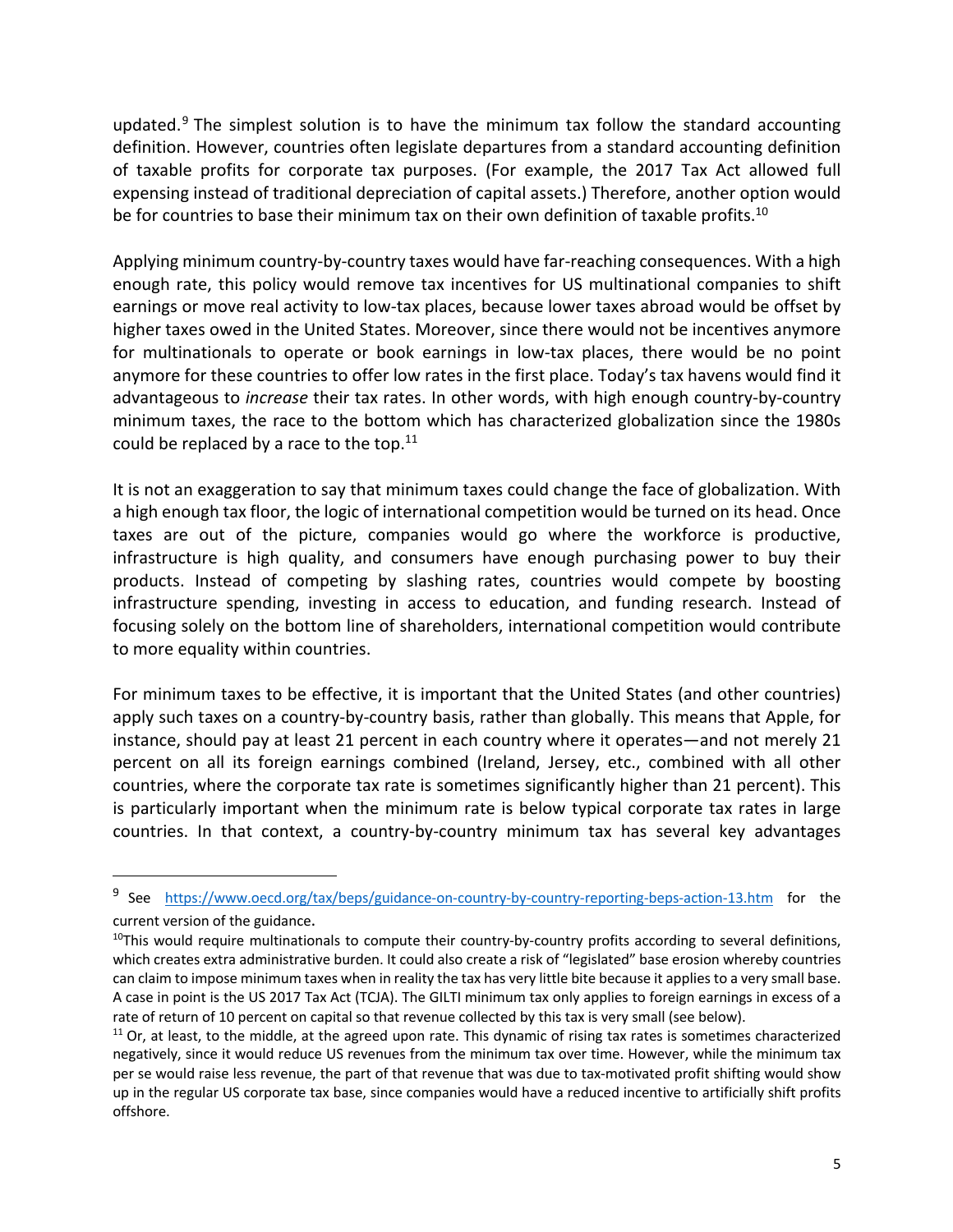compared to a global minimum tax. First, it creates a larger reduction in the incentives of US multinational companies to book profits in tax havens, since low-taxed income can no longer be averaged with higher-taxed income and always incurs immediate minimum tax. In contrast, a global minimum tax disfavors domestic income, since haven income is taxed at a lower rate, and non-haven income shields haven income from the minimum tax (whereas domestic income has no such benefit).12

Second, a per-country minimum tax increases the incentives of tax havens to raise their own tax rates. When any income booked in havens immediately generates minimum tax liability, there is no longer a reason for havens to lower their tax rate below the minimum rate. In contrast, when income and tax streams across countries are averaged, havens can still offer multinational companies shields against higher-tax rate country tax rates, since the excess credits from such sources offset minimum tax due on the haven income. Again, this issue is more important as the minimum rate falls further below the domestic rate. For example, the US GILTI global minimum tax rate (at about half the US rate, in place since the 2017 Tax Act) still provides a substantial incentive for havens to exist, since US companies can shelter higher-tax country income from taxation by using havens. Indeed, by blending haven and non-haven income, companies can treat the minimum rate as, effectively, a maximum tax rate on all sources of foreign income.

Third, per-country minimum taxes are also simpler than global minimum taxes in the incentives that they create for companies. With a global minimum tax, clientele effects are created due to the fact that some companies have excess tax credits and others have deficit tax credits, causing potential inefficiencies, as discussed at greater length in Shaviro (2020).

Nonetheless, despite these advantages of per-country minimum taxes, companies – and their accounting and legal advisors – often argue that the per-country version of the minimum tax is too complex. Using available country-by-country reporting data to compute the minimum tax may reduce such concerns. But, in the event that such arguments are persuasive and countries choose global minimum taxes, we recommend that countries then choose minimum tax rates that are at (or very minimally below) the regular domestic rate. Otherwise, the effectiveness of the policy will be diminished by the considerations we just described.<sup>13</sup>

For the minimum tax to be effective, all foreign earnings should be subject to the tax. In contrast, the current US GILTI minimum tax only applies to foreign earnings in excess of a rate of return of 10 percent on capital. This raises two problems. First, it incentivizes the offshoring of real capital investment, since increased capital investment abroad lowers the burden of the minimum tax.

<sup>&</sup>lt;sup>12</sup> This distinction is discussed in far greater detail in Clausing (2020a).<br><sup>13</sup> Additional design issues concern the ideal extent to which foreign taxes would be creditable against minimum tax liabilities, the treatment of losses, and expense allocation. For the purpose of international coordination, we prefer full creditability, but countries may choose to haircut foreign tax credits in order to preserve some sensitivity of domestic companies to foreign tax rates. It is also important to specify the proper tax treatment of losses under percountry minimum taxes, but these technical issues are surmountable, and draft language has been suggested in recent legislative proposals. Finally, parent expenses can be allocated globally and only allowed at the rate the income is taxed.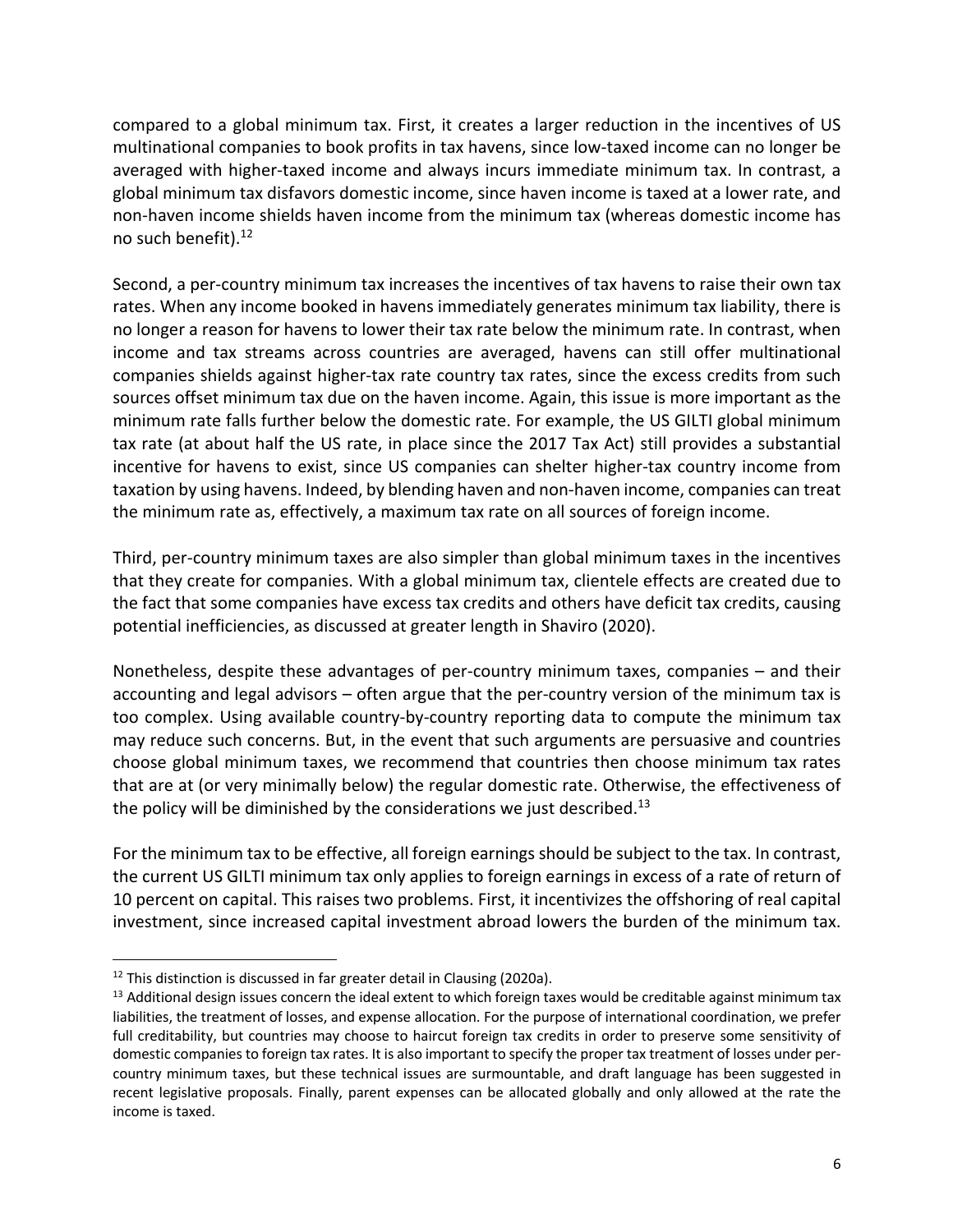Second, it substantially reduces revenue, since many foreign earnings are removed from the base of the tax by virtue of the 10 percent return on capital exclusion. When the Joint Committee on Taxation scored the revenue effects of the Tax Cuts and Jobs Act, GILTI was projected to raise less than \$10 billion a year in 2020–2025.<sup>14</sup>

By contrast, a 21 percent country-by-country minimum tax would generate a sizable amount of revenue. To see this, we can use the recently released tabulations of country-by-country reports (IRS form 8975) to simulate how much a 21 percent minimum tax would have generated in revenue if it had been in place in 2017.

Table 1 shows the total revenues from such a tax, including detail on the 12 jurisdictions that are each responsible for more than \$1 billion in minimum tax revenue. We make several assumptions that are discussed in more detail in Appendix A, alongside other sources of uncertainty.

First, we assume that two-thirds of minimum tax revenues would accrue to the United States, and the other one-third would accrue to other non-haven countries. This assumption is in line with the share of U.S. multinational activity that occurs in the United States relative to foreign countries.15 Second, we assume profits grow at a nominal rate of 4 percent. Third, we assume this tax replaces the present global minimum (GILTI) tax, so we subtract U.S. Joint Committee of Taxation (JCT) estimates of GILTI revenues from our estimates.16

Table 1 indicates the large revenue potential of tougher minimum taxes, even using conservative estimation assumptions. Of course, if the rate were higher, this tax would generate even more revenue. For example, a 28 percent per-country minimum tax generates \$63.8 billion in U.S. revenue using 2017 data, or \$758 billion over the period 2021-2030.

<sup>&</sup>lt;sup>14</sup> See Dowd, Giosa, and Willingham (2020) for early evidence on the experience with GILTI. The GILTI capture rate implies that the 10 percent exemption has substantial effects on revenues from the tax.

 $15$  In this analysis, the U.S. government is assumed to recoup only two-thirds of the revenue, due to reduced foreignto-foreign shifting. For U.S. multinational companies, two-thirds is a bit less than the ratio of U.S. economic activity an average of assets, sales, and employment—to all global activity. In the form 8975 data for 2017, this ratio was 68.8 percent. These calculations exclude stateless income from both the totals and the foreign share.

<sup>&</sup>lt;sup>16</sup> Lost GILTI revenues amount to a 10-year loss of \$137 billion, using Joint Committee on Taxation (JCT) estimates for the 2021–2027 period and adding three years at the average of the 2026 and 2027 numbers. Other tax law changes are not modelled here, but sensible options would generate more revenue, including repeal of the foreignderived intangible income deduction, which generates \$127 billion over the period 2021-2030. This deduction is unlikely to be effective in its stated aims, for reasons discussed in Clausing (2020a).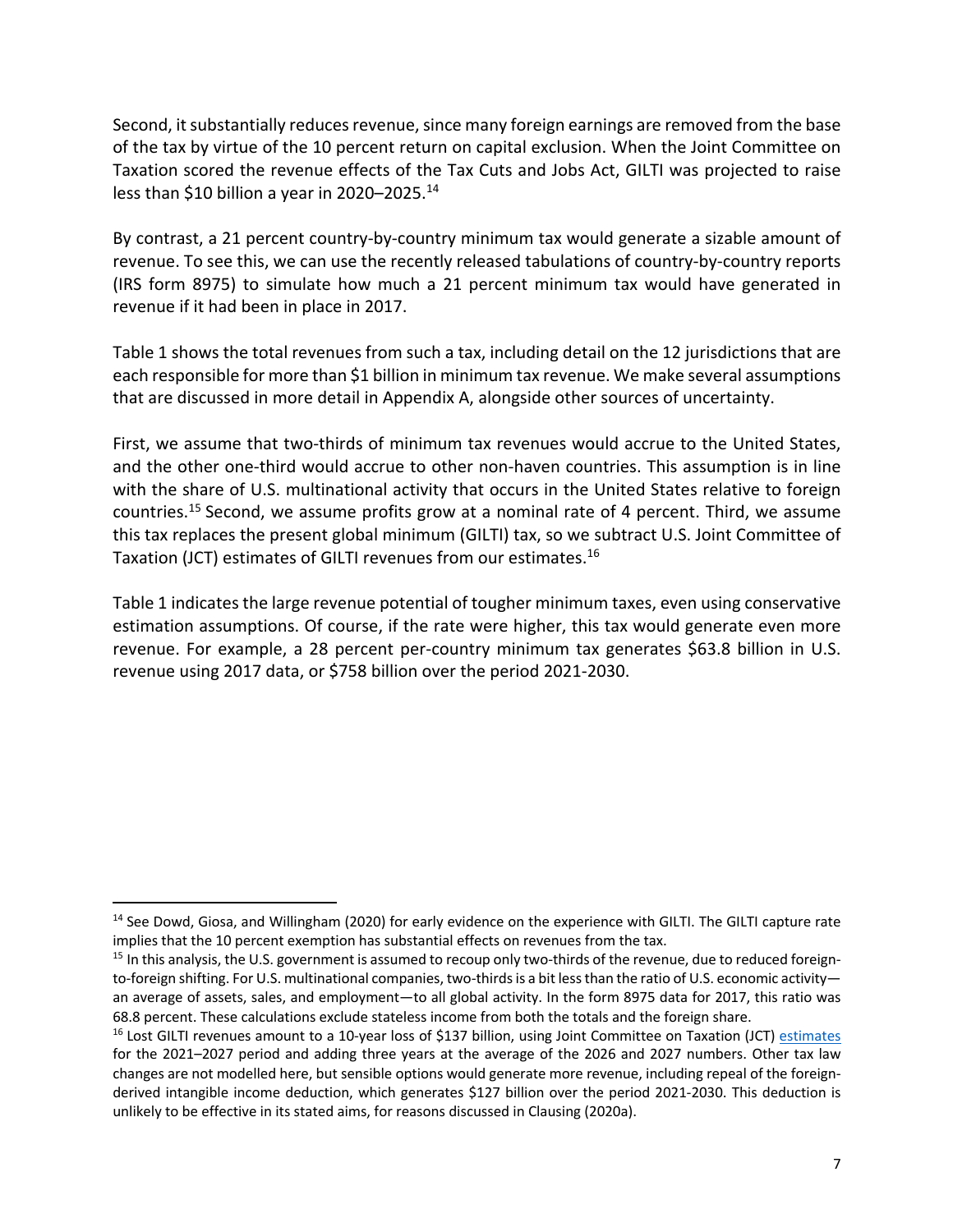**Table 1: Estimates of Revenue from 21 percent Per-Country Minimum Tax** (in billions of US dollars, from IRS form 8975 data)

| <b>Economy</b>                           | <b>Profit in</b> | <b>Effective</b> | <b>Implied</b>      |  |
|------------------------------------------|------------------|------------------|---------------------|--|
|                                          | 2017             | <b>Tax Rate</b>  | Minimum<br>Tax Rev. |  |
| <b>Barbados</b>                          | 6.2              | 0.1%             | 1.3                 |  |
| Bermuda                                  | 32.5             | 2.7%             | 5.9                 |  |
| Cayman Islands                           | 58.5             | 0.1%             | 12.2                |  |
| <b>Puerto Rico</b>                       | 34.3             | 1.6%             | 6.7                 |  |
| Hong Kong                                | 12.3             | 11.0%            | 1.2                 |  |
| Singapore                                | 54.6             | 4.8%             | 8.8                 |  |
| Gibraltar                                | 5.1              | 0.3%             | 1.0                 |  |
| Ireland                                  | 29.5             | 17.6%            | 1.0                 |  |
| Isle of Man                              | 7.4              | 0.0%             | 1.6                 |  |
| Jersey                                   | 11.7             | 1.1%             | 2.3                 |  |
| Luxembourg                               | 24.9             | 5.1%             | 4.0                 |  |
| <b>Netherlands</b>                       | 40.0             | 10.1%            | 4.3                 |  |
| Switzerland                              | 49.4             | 7.1%             | 6.9                 |  |
|                                          |                  |                  |                     |  |
| <b>All Economies</b>                     | 638.5            |                  | 60.8                |  |
| US Revenue (2/3 of total)                |                  |                  | 40.5                |  |
| Implied US Revenue, 2021-2030            |                  |                  | 569.4               |  |
| less expected GILTI revenue              |                  |                  | $-137$              |  |
|                                          |                  |                  |                     |  |
| 432.4<br>Overall U.S. Revenue, 2021-2030 |                  |                  |                     |  |

Importantly, over time, not all of these revenues will be recorded as minimum tax revenues. Indeed, the point of the minimum tax is to discourage profit shifting, and tough minimum taxes should cause the location of profits to more accurately reflect the location of economic activities. Thus, the numbers above should be considered the total effect of *both* minimum tax revenue and the buttressing of the regular corporate tax base due to fewer tax-motivated distortions in the location of profits.

Of note, there are some sources of underestimation in these estimates. First, we ignore the stateless income line of the country by country tax reports, which shows over \$200 billion in income in 2017. There are concerns that this line is presently difficult to interpret, and that some of the income in this line includes double-counted income. Thus, we omit this income entirely. Second, we are using data from a sample that pools companies with profits with those with losses. As a result, effective tax rates abroad are too high, since taxes are presumably paid by those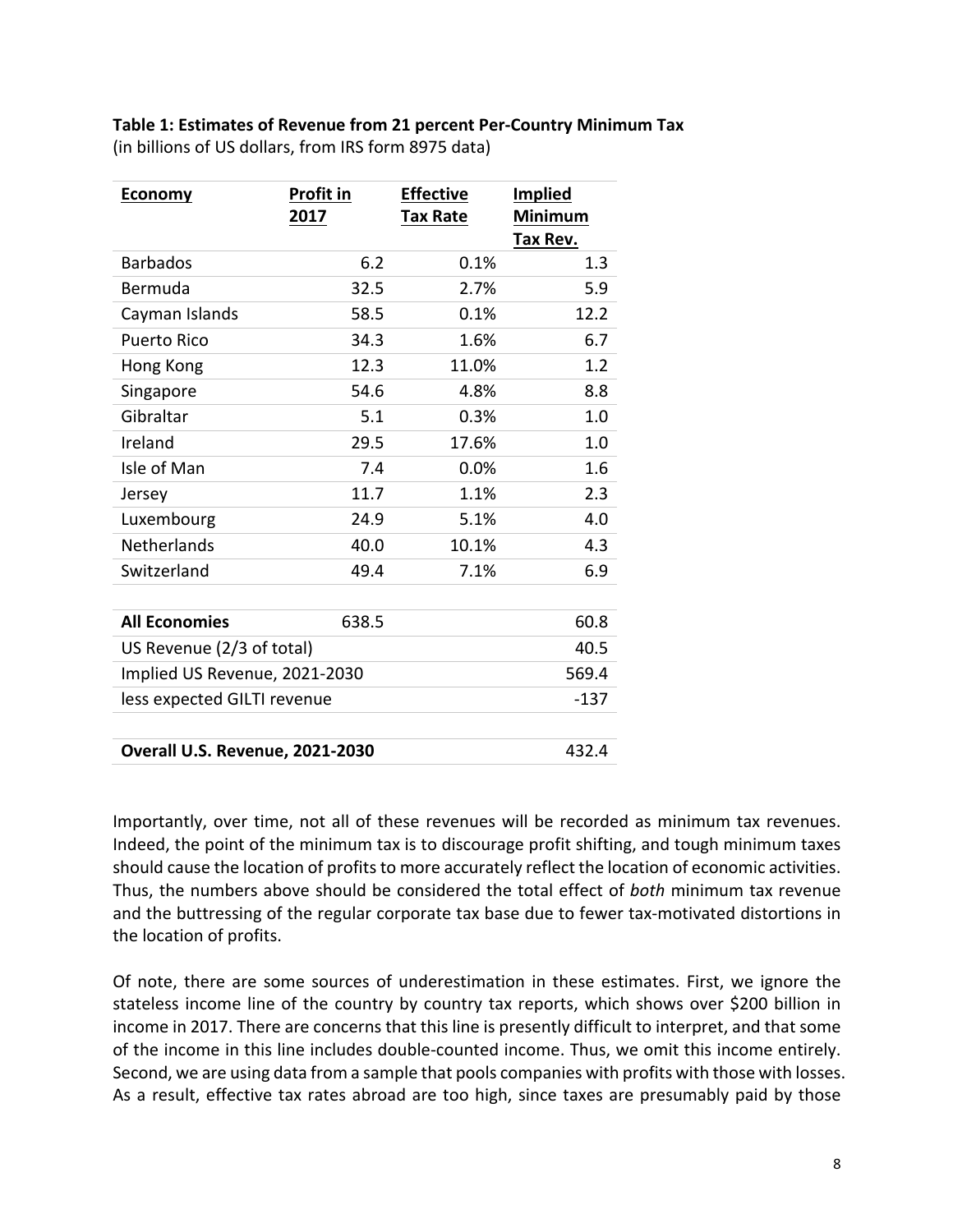companies with profits, whereas the total income is reduced by the influence of companies with losses. Relying on this sample thus lowers the total amount of profit, and raises foreign effective tax rates, both substantial sources of underestimation.

Our preferred estimate is in Table 2, with the same country detail as Table 1. This estimate uses the effective tax rates from the positive profit sample, together with the tax base from the blended sample. (This method will still be an underestimate if losses are concentrated in particular companies over time.) Such a calculation implies overall U.S. revenue from 2021-2030 of \$537 billion; see Clausing (2020b) for estimates using both samples, as well as a further discussion of this hybrid estimate. Estimation and data issues are also discussed in more detail in Appendix A.

# **Table 2: Estimates of Revenue from 21 percent Per-Country Minimum Tax, using Effective Tax Rates for Companies with Profit**

| <b>Economy</b>                  | Profit in | <b>Effective</b> | <b>Implied</b> |  |
|---------------------------------|-----------|------------------|----------------|--|
|                                 | 2017      | <b>Tax Rate</b>  | <b>Minimum</b> |  |
|                                 |           |                  | Tax Rev.       |  |
| <b>Barbados</b>                 | 6.2       | 0.1%             | 1.3            |  |
| Bermuda                         | 32.5      | 2.4%             | 6.0            |  |
| Cayman Islands                  | 58.5      | 0.1%             | 12.2           |  |
| <b>Puerto Rico</b>              | 34.3      | 1.4%             | 6.7            |  |
| Hong Kong                       | 12.3      | 9.4%             | 1.4            |  |
| Singapore                       | 54.6      | 4.5%             | 9.0            |  |
| Gibraltar                       | 5.1       | 0.3%             | 1.0            |  |
| Ireland                         | 29.5      | 12.8%            | 2.4            |  |
| Isle of Man                     | 7.4       | 0.0%             | 1.6            |  |
| Jersey                          | 11.7      | 0.8%             | 2.4            |  |
| Luxembourg                      | 24.9      | 0.7%             | 5.0            |  |
| Netherlands                     | 40.0      | 4.9%             | 6.4            |  |
| Switzerland                     | 49.4      | 5.7%             | 7.6            |  |
|                                 |           |                  |                |  |
| <b>All Economies</b>            | 638.5     |                  | 72.0           |  |
| US Revenue (2/3 of total)       | 48.0      |                  |                |  |
| Implied US Revenue, 2021-2030   | 693.9     |                  |                |  |
| less expected GILTI revenue     |           |                  |                |  |
|                                 |           |                  |                |  |
| Overall U.S. Revenue, 2021-2030 |           |                  |                |  |

(in billions of US dollars, from IRS form 8975 data)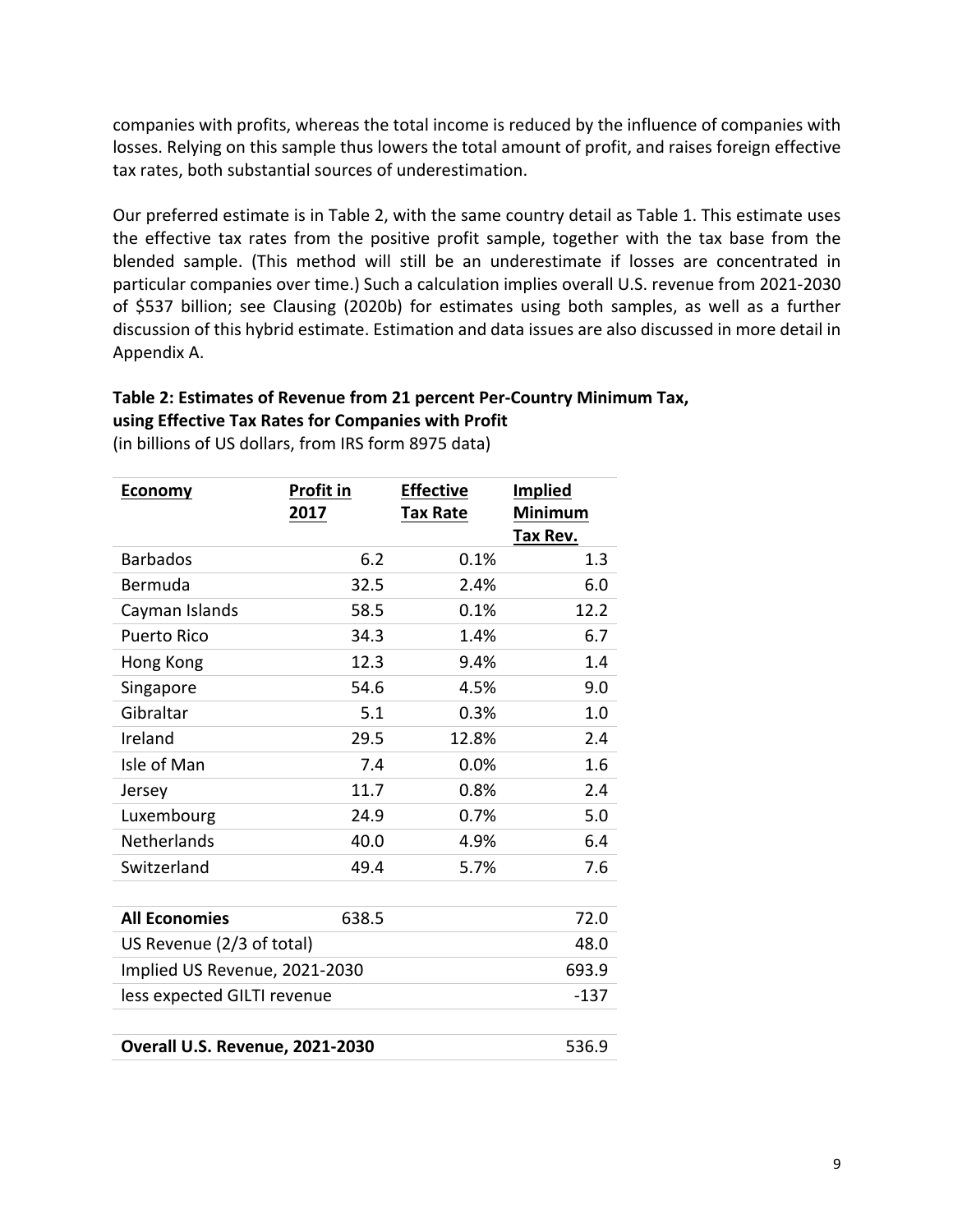The 15 percent minimum tax on the global book profits of large corporations, as proposed by Biden during the campaign, can also have a useful role to play. First, this additional minimum tax can be seen as a monitoring device that alerts the IRS to failures to set an adequately broad tax base, and in that manner, it acts as an extra safety valve.

Of course, a tax on book income can also be triggered by deliberate policy differences between the tax base and the accounting definition of profit. As examples, companies carrying forward prior years' losses, companies with large deductions for stock-based compensation, and companies benefitting from expensing may have higher book income than taxable income, triggering a book income minimum tax. A first-best solution to these disparities is to make sure the tax base reflects policy-makers best assessment of how taxable income should be defined. However, if such policy changes are too politically contentious, a minimum tax on book income may be a second-best way to ensure that companies perceived as profitable pay some minimum amount of tax.

Because the country-by-country profit information that multinationals have to provide to tax authorities is based on accounting profits (using internationally recognized measures), a minimum tax is most easily designed based on accounting profits, rather than tax definitions of profit. In that event, a minimum tax on global accounting profits could play a key role in testing out such a base for taxation, paving the way for its broader use to resolve international corporate tax issues.

# **2. International coordination**

The second pillar of our plan is international coordination. The goal should be a global agreement in which all countries agree to jointly adopt a country-by-country minimum tax. A natural starting point would be to build on OECD/G20 efforts through the base erosion and profit shifting (BEPS) process, strengthening the OECD/G20 "pillar two" proposals aimed at global adoption of a minimum tax. Working within the OECD/G20 process would allow broad country coverage, since the vast majority of multinational companies are incorporated in OECD/G20 countries; 91 percent of Forbes Global 2000 companies are based in OECD or G20 countries in 2019.<sup>17</sup> Further, the inclusive framework of the OECD/G20 now includes 137 countries, bringing many smaller and poorer countries to the table.<sup>18</sup>

<sup>&</sup>lt;sup>17</sup> In 2019 (the year reported in the 2020 Forbes list), 91 percent of the Forbes Global 2000 companies are within the OECD/G20; including the economies of Hong Kong and Taiwan increases this figure to 96 percent. Another approach would to focus coordination among the ten largest headquarters economies, which together account for 74 percent of Forbes Global 2000 companies, and 81 percent of the total profits for these companies. The top ten headquarters economies are (in order) the United States (587 companies), China (266), Japan (217), the United Kingdom (77), Canada (61), South Korea (58), Hong Kong (58), France (57), Germany (51), and India (50).

 $18$  One concern is ensuring that the OECD/G20 process generates a truly robust global minimum tax, without allowing excessive exemptions or opt-outs, or codifying expectations of very low minimum tax rates as a global norm.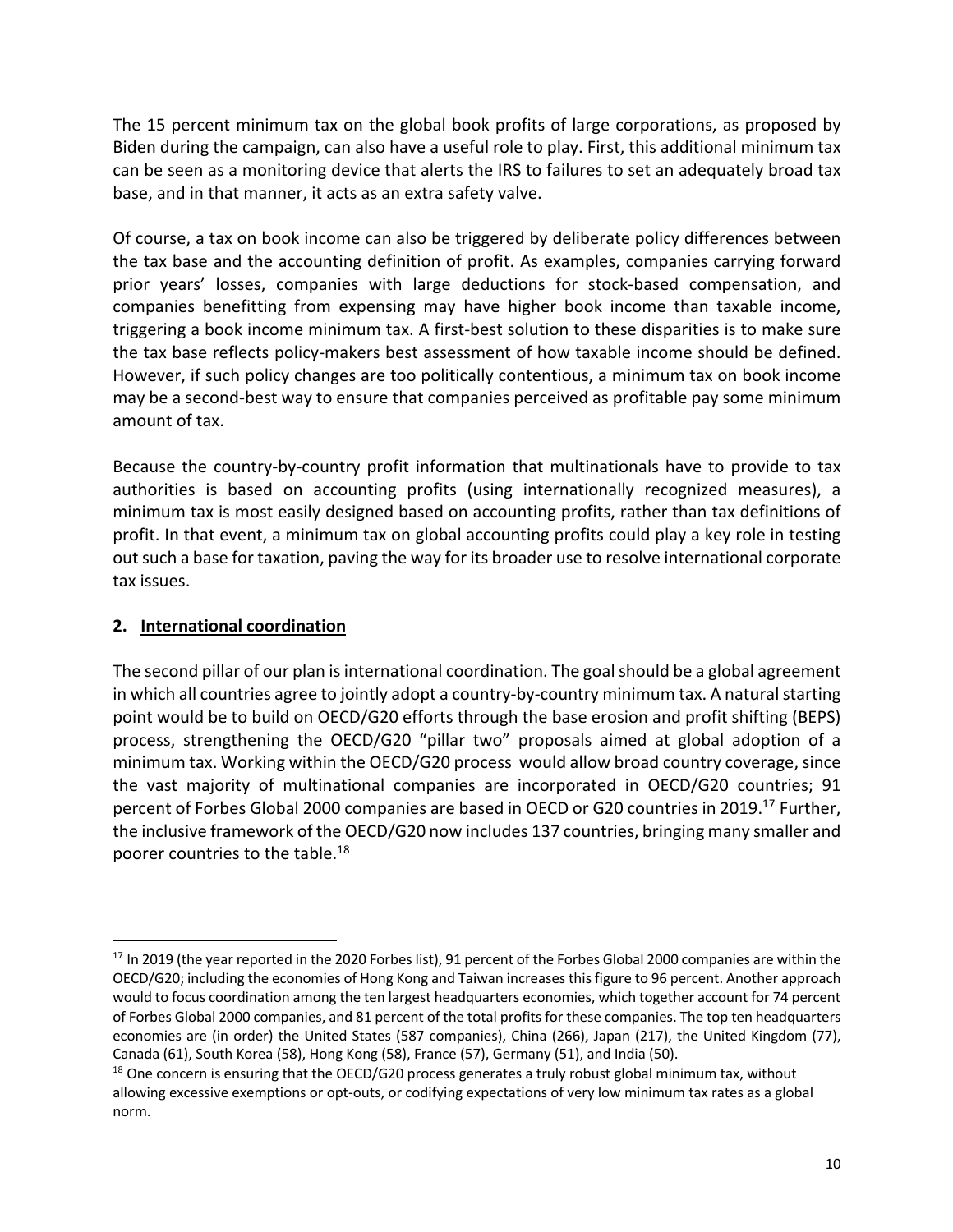Even an agreement between the United States and the European Union would be an excellent start. One possibility would be to embed such an agreement in modern, more worker-focused, relaunch of a transatlantic trade and investment partnership. An agreement of this nature would be a laudable way to foster trans-Atlantic economic cooperation in the years to come.

Corporate tax coordination is a key issue for the future of the world economy, for two reasons. First, for globalization to be sustainable, it is critical to demonstrate that globalization can be reconciled with a fair taxation of the winners from globalization. The risk, otherwise, is that more and more voters, falsely convinced that globalization and fairness are incompatible, will fall prey to protectionist and xenophobic politicians, eventually destroying globalization itself.

Second, stopping the spiral of tax competition is important to safeguard the progressivity of the individual income tax. A progressive individual income tax cannot work well with too low a corporate tax, because the rich can incorporate and earn income within their company subject only to the low corporate tax rate. As long as they retain earnings within the corporation, the wealthy can avoid paying the individual income tax. Indeed, much equity income goes untaxed at the individual level.

Even if an international agreement was initially limited to developed countries, an agreement of this kind would be of great benefit to developing countries. Why? Because if OECD countries agreed to apply a high enough minimum country-by-country corporate tax rate, developing countries could increase their own corporate tax rates without creating incentives for multinationals to move abroad.

Moreover, multinationals would be much more likely to establish a physical presence in countries where customers or end-users are located and start paying taxes there. Today, multinationals from wealthy nations have an incentive to avoid establishing a physical presence in high-tax countries. Such strategies are particularly simple for digital companies that can sell services directly from their subsidiaries in tax havens to final customers in higher tax places. This incentive would disappear if OECD countries applied sufficiently high minimum taxes.

# **3. Defensive measures and sanctions against tax havens**

Although the ideal solution involves a great deal of international coordination, considerable progress can be achieved by a few leading countries—or even through unilateral action.

Unilateral action can be the trigger that leads to new forms of international cooperation. A striking example is the Foreign Account Tax Compliance Act (FATCA), signed into law by President Obama in 2010. FATCA imposes an automatic exchange of data between foreign banks and the IRS. Financial institutions throughout the world must identify who among their clients are American citizens and inform the IRS what each person holds in his or her accounts and the income earned on them. Failure to take part in this program carries stiff economic sanctions: a 30 percent tax on all dividends and interest income paid to the uncooperative financial institutions by the United States. Under that threat, almost all countries have agreed to apply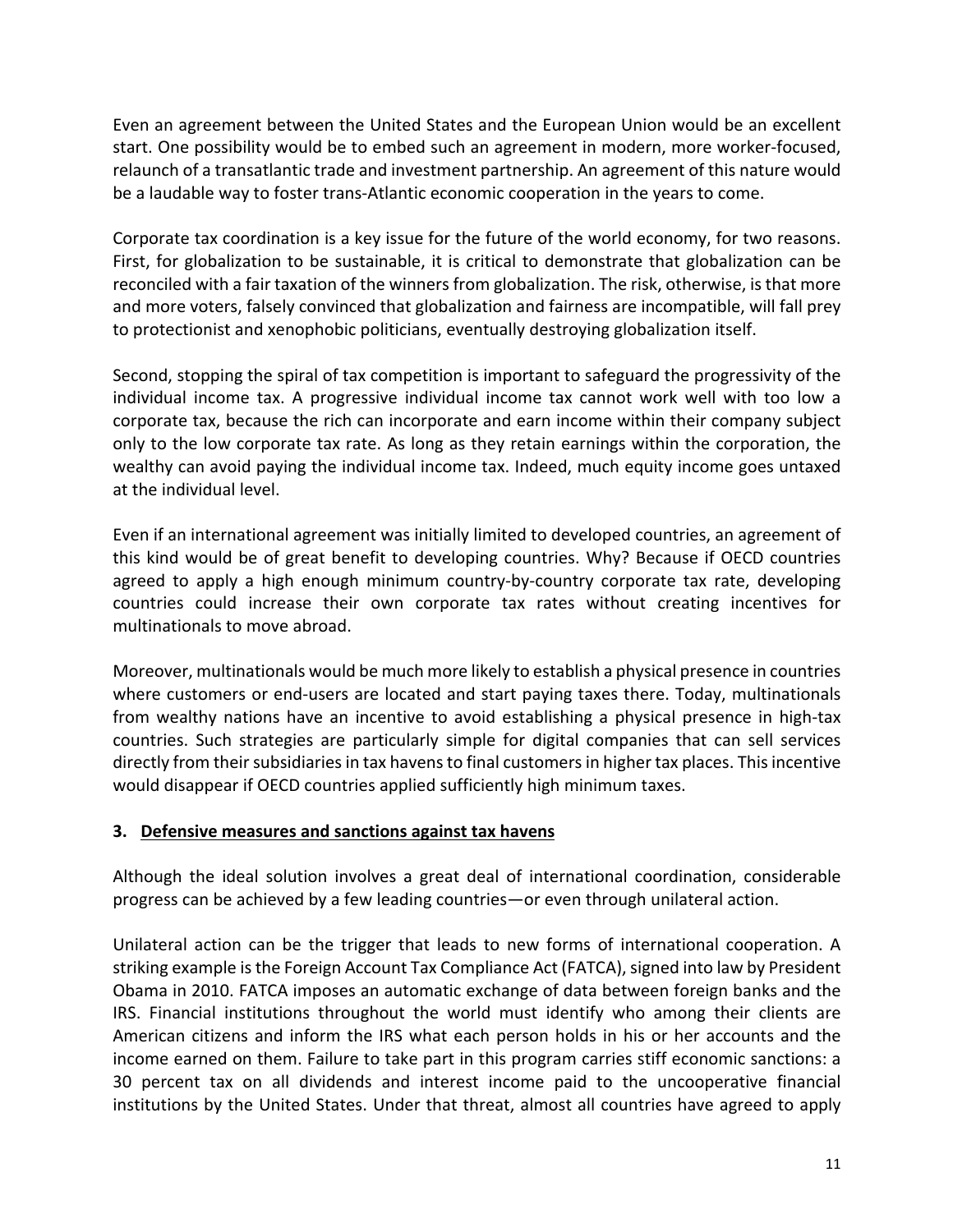this law. Emulating the United States, many other countries have secured similar agreements with tax havens and the automatic sharing of bank information has become the global standard since 2017. The OECD recently showed that \$11 trillion of offshore accounts came to light in the 100 countries that apply this new exchange of information.<sup>19</sup> A new form of international cooperation, which was deemed utopian 15 years ago, has become reality.

In the context of the corporate tax, the United States (and other countries willing to take part in an agreement) could also apply sanctions on non-cooperative tax havens. Refusing to take part in a minimal global standard such as an effective tax rate of 21 percent, which is not high in international or historical perspective, should be seen for what it is: a form of tax dumping that fills the coffers of some small states (and of global shareholders) at the expense of everyone else. Practices of this type must be discouraged.

One way to do so is to impose taxes on financial transactions with uncooperative havens (as in FATCA). Another possibility would be for the United States to take defensive measures against multinationals incorporated in non-cooperative tax havens. Concretely, the United States could collect a fraction of the tax deficit of multinationals headquartered in uncooperative states. What share? The share corresponding to the share of their global sales made in the United States. For instance, a company incorporated in Bermuda but with all its clients in the United States would see all its tax deficit collected by the United States. For a company incorporated in the Cayman Islands making half of its sales in the United States, the United States would collect half of its global tax deficit.20

Collecting such a "remedial" tax does not raise insuperable difficulty. The information necessary to compute this tax already exists in the country-by-country reports of multinational companies, which are exchanged between governments globally. This information reports accounting profits and sales, and the remedial tax can be based on these measures. For the computation of the share of global sales made in the United States, the United States could exclude the sales made to low-tax states—similar to how many US States apportion income within the United States for the computation of their own corporate income tax base. This would make it hard for foreign firms to dodge the tax by routing their sales to US customers through independent re-sellers located in tax havens. $21$ 

<sup>&</sup>lt;sup>19</sup> See OECD, 2020 "International community continues making progress against offshore tax evasion", online at http://www.oecd.org/tax/transparency/documents/international-community-continues-making-progress-againstoffshore-tax-evasion.htm

 $20$  There are tradeoffs regarding the choice of formula. A sales-based formula has the advantage of reducing possible distortions to the location of economic investments and jobs. However, production locations may benefit more from focusing on other factors in the formula. These tradeoffs are discussed in further detail in Clausing (2020c), but in the present context, the role of formula choice is less crucial since it is not the main tax lever, but rather a back-up instrument meant to tackle the problems associated with non-adopting countries.

 $21$  There are important legal and administrative issues that may take time to iron out, similar to those generated by sales-based formulary apportionment. If rules that would disregard sales to low-tax states prove infeasible, Avi-Yonah and Clausing (2019) have suggested a possible look-through rule to combat the problem of low-margin distributors in haven countries.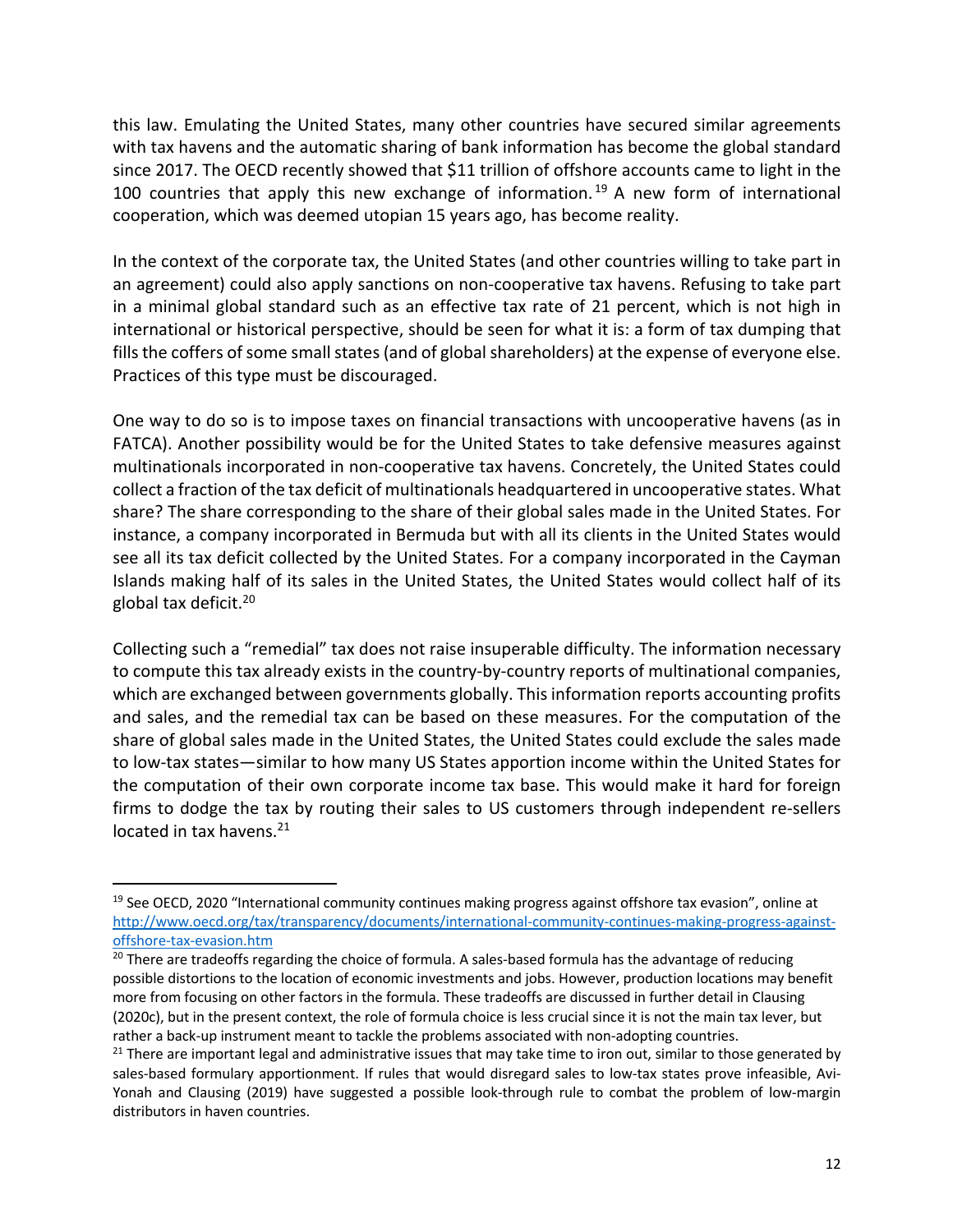By construction, this policy would only increase taxes for firms that have a tax deficit—i.e., for firms that pay less the agreed minimum tax threshold in at least one foreign country. For firms that do not have a tax deficit, nothing would change.

Finally, anti-inversion rules should be strengthened to avoid the risk of US firms changing the location of their headquarters. It is already difficult for a firm to change nationality: once it has been incorporated in the United States, a company cannot simply move its headquarters abroad. American firms can only change their nationality in the context of foreign acquisition; that is, by merging with a foreign company. And for these mergers to result in a legally valid inversion, there must be a meaningful change in ownership. Anti-inversion regulations in 2016, as well as measures within the 2017 Tax Act, have substantially limited the incentive for inversions, such that inversions have come to a complete halt.<sup>22</sup> Nonetheless, inversions should continue to be monitored and regulations further strengthened in case the number of firms incorporated in tax havens starts to increase.<sup>23</sup>

# **Conclusion**

The substantial gains associated with international economic integration, technological change, and economic growth have rarely been shared evenly, and in recent decades, income inequality has surged in many countries. The international mobility of capital contributes to this problem by fueling tax competition among countries. Governments have steadily lowered corporate tax rates in an attempt to gain economic activity and tax base at the expense of other countries. This dynamic causes workersto shoulder a larger fiscal burden, even as the labor share of income falls and income inequality rises. These shifting burdens are not just inequitable; they also interfere with the larger goals of an efficient and well-administered tax system.

We propose ending this race-to-the-bottom in corporate taxation through a negotiated system of coordinated minimum taxation. While such negotiation may take time, in the meantime, unilateral adoption of minimum taxes by large countries will be helpful in protecting the corporate tax bases of both adopting and non-adopting countries.

We also propose possible solutions for countries – and companies – facing competition from nonadopting tax haven jurisdictions. Beyond the typical remedies of trade or financial sanctions, countries can seek to collect the tax deficit of multinational companies based in haven jurisdictions. While such measures take time to implement, and will only be approximate, they are an important step toward removing the pressures of tax competition.

 $22$  Bloomberg keeps a list of all inversions from US companies since 1982 at: https://www.bloomberg.com/graphics/tax-inversion-tracker/

<sup>&</sup>lt;sup>23</sup> For example, a U.S. resident company could be defined to include both U.S.-incorporated firms and foreign firms with their mind and management in the United States. Foreign firms that have some managerial presence in the United States would face a rebuttable presumption that they are U.S. firms. See Kleinbard (2017). In addition, base protecting minimum taxes such as BEAT can be strengthened. One approach is to disallow deductions for related party payments abroad for companies based in countries without adequate minimum taxes.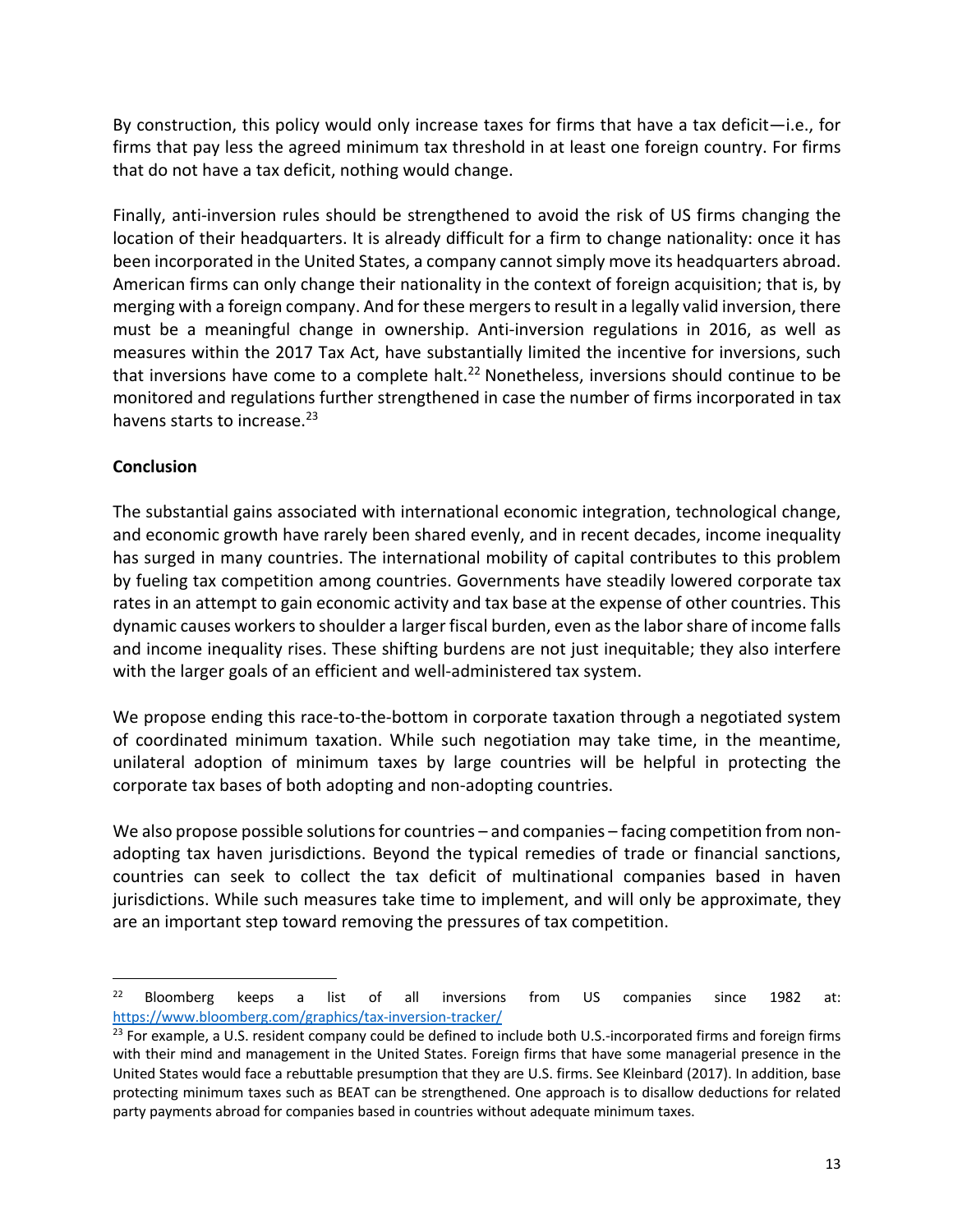Removing tax competition pressures is a laudable goal for tax systems, but it also serves several other aims. Cooperative collective behavior on tax can buttress goodwill and productive collective action on other fronts, such as climate change and public health. Collective efforts to counter harmful tax competition can further a more equitable globalization, reducing counterproductive backlashes against trade and migration. And, with tax competition set aside, countries can compete based on economic fundamentals that are too often neglected – in part due to fiscal constraints – such as public infrastructure, investments in human capital formation from early childhood through higher education, and research and development.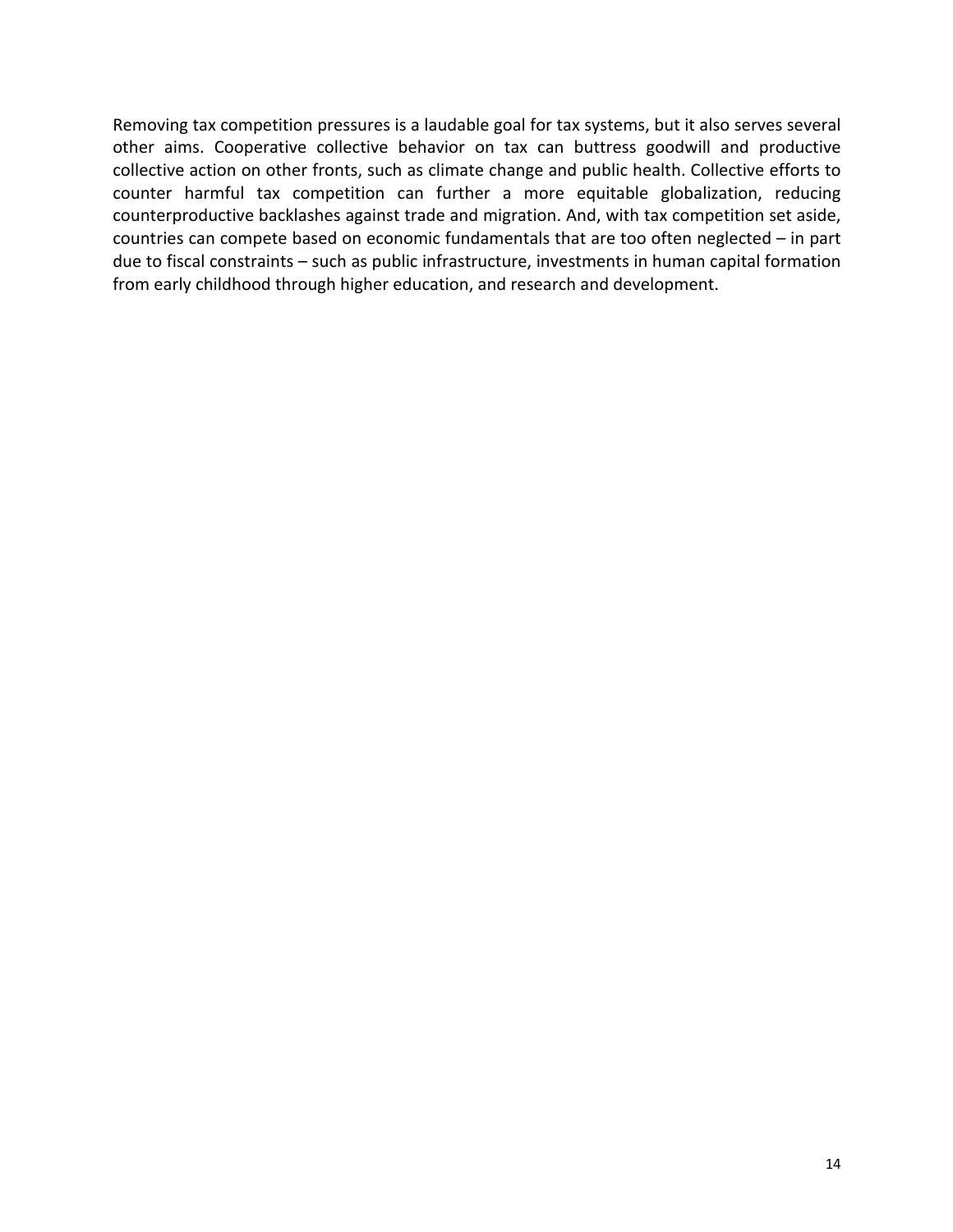#### **References**

- Avi-Yonah, Reuven S., and Kimberly A. Clausing. 2019. "Toward a 21st-Century International Tax Regime." *Tax Notes International* 95, no. 9 (August 26): 839–49.
- Burman, Leonard E., Kimberly A. Clausing, and Lydia Austin. 2017. "Is U.S. Corporate Income Double-Taxed?" *National Tax Journal* 70(3) : 675–706.

Clausing, Kimberly A. 2019. *Open: The Progressive Case for Free Trade, Immigration, and Global Capital*. Cambridge, MA: Harvard University Press.

———. 2020a. "Profit Shifting Before and After the Tax Cuts and Jobs Act." *National Tax Journal*, December 2020. 73(4). 1233-1266.

———. 2020b. "Five Lessons on Profit Shifting from the U.S. Country by Country Data." *Tax Notes Federal*, (And *Tax Notes International.)* 169(6). November. 925-940.

- ———. 2020c. "Taxing Multinational Companies in the 21st Century." In *Tackling the Tax Code: Efficient and Equitable Ways to Raise Revenue*. Washington DC: Hamilton Project.
- Conesa, Juan Carlos, Sagiri Kitao, and Dirk Krueger. 2009. "Taxing Capital? Not a Bad Idea after All!" *American Economic Review* 99, no. 1: 25–48.
- Dowd, Tim, Christopher Giosa, and Thomas Willingham. 2020. "Corporate Behavioral Responses to TCJA for Tax Years 2017-2018." *National Tax Journal* 70(3): 1109-1134.
- Farhi, Emmanuel, Christopher Sleet, Iván Werning, and Sevin Yeltekin. 2012. "Non-Linear Capital Taxation Without Commitment." *The Review of Economic Studies* 79(4): 1469– 93.

Kleinbard, Edward D. 2017. "The Right Tax at the Right Time." *Florida Tax Review* 2: 208–388.

- Mermin, Gordon B., Janet Holtzblatt, Surachai Khitatrakun, Chenxi Lu, Thornton Matheson, and Jeffery Rohaly. 2020. "An Updated Analysis of Former Vice President Biden's Tax Proposals." Tax Policy Center, November.
- Philippon, Thomas. 2019. *The Great Reversal: How America Gave Up On Free Markets*. Cambridge, MA: Harvard University Press.
- Piketty, Thomas, and Emmanuel Saez. 2012. "A Theory of Optimal Capital Taxation." Working Paper. NBER Working Papers. National Bureau of Economic Research.
- ———. 2013. "A Theory of Optimal Inheritance Taxation." *Econometrica* 81(5): 1851–86.
- Piketty, Thomas, Emmanuel Saez, and Gabriel Zucman. 2018. "Distributional National Accounts: Methods and Estimates for the United States." *Quarterly Journal of Economics* 133(2): 553–609.
- Pomerleau, Kyle and Grant M. Seiter. 2020. "An Analysis of Joe Biden's Tax Proposals, October 2020 Update." American Enterprise Institute. October.
- Saez, Emmanuel, and Gabriel Zucman. 2019. *The Triumph of Injustice*. New York: Norton.
- Shaviro, Daniel. 2020. "What Are Minimum Taxes, and Why Might One Favor or Disfavor Them?" SSRN.. https://papers.ssrn.com/sol3/papers.cfm?abstract\_id=3604328.
- Straub, Ludwig, and Iván Werning. 2020. "Positive long-run capital taxation: Chamley-Judd revisited." *American Economic Review* 110(1): 86-119.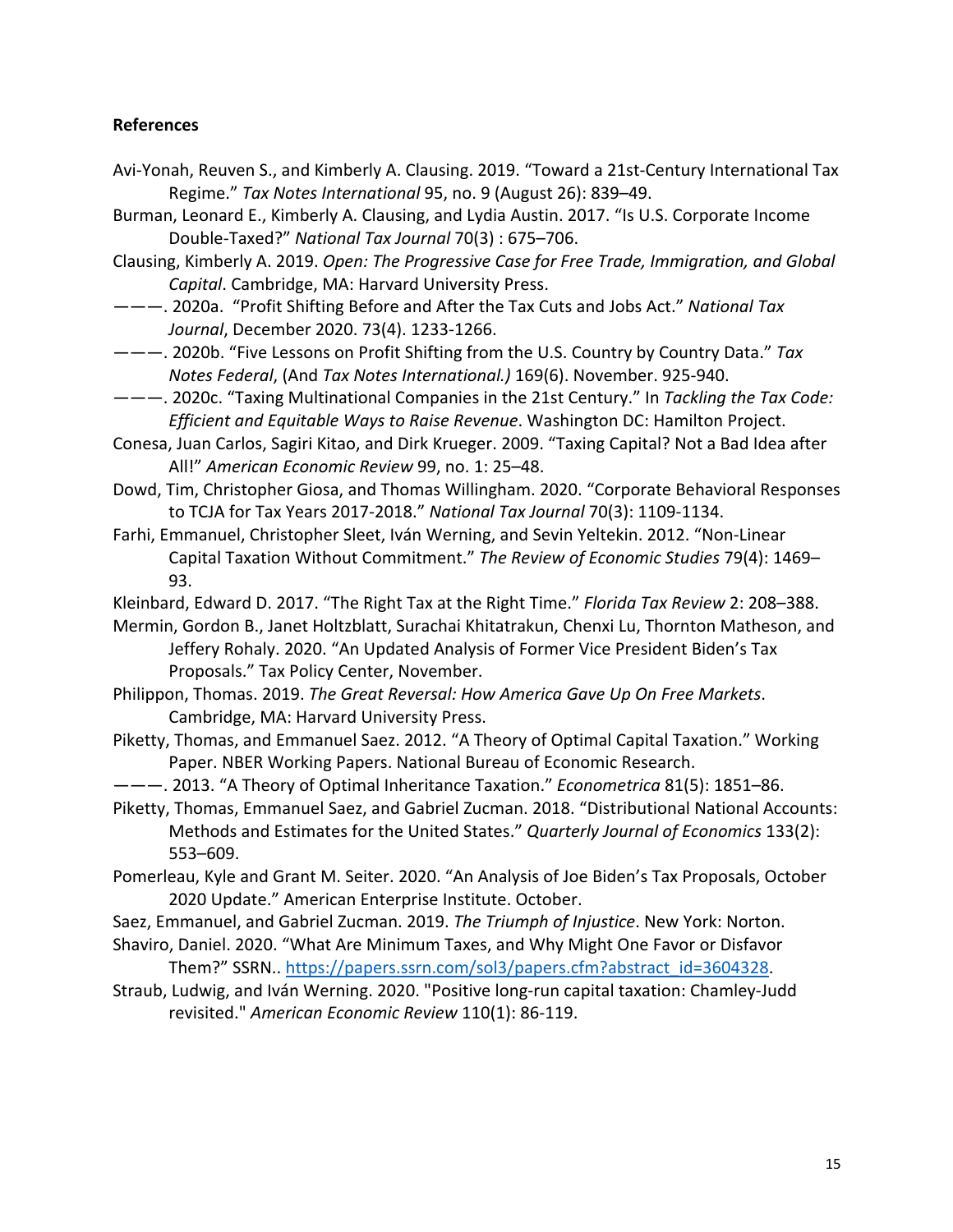## **Appendix A: Minimum Tax Estimates**

### *A.1 Our Method and Assumptions*

Tables 1 and 2 in the text includes estimates of the revenue raised from a per-country minimum tax. These estimates rely on IRS form 8975 data, showing country by country reporting. The method behind Table 1 is simple. For each country in the database, an effective tax rate is calculated as taxes paid (on a cash basis) by U.S. multinational companies relative to their profit before tax. Table 1 uses the full sample to calculate effective tax rates, whereas Table 2 uses the positive profit sample, which is more conceptually appropriate. Both Tables use the full sample for the measure of profits reported in each country. For those countries where this effective tax rate is below 21 percent, the difference between 21 percent and the country's effective tax rate is multiplied by the total profit in that country.

For example, in 2017, profit reported in the Caymans is \$58.5 billion before tax. Since the calculated effective tax rate is only 0.1 percent, the minimum tax is calculated as (21% - 0.1% )\*(\$58.5 billion), or \$12.2 billion. This calculation is performed for all the countries in the sample.

We are attributing two-thirds of the per-country minimum tax revenue to the United States. Since income in havens may arise from income that is truly earned in other non-haven countries such as Germany or India, some of the haven income does not truly belong in the United States, but instead belongs in Germany or India. Thus, since a minimum tax discourages profit shifting, it will beneficially affect revenues in other non-haven countries.

Therefore, we assign only two-thirds of the minimum tax revenue in haven countries back to the U.S. tax base. As a comparison, in the 2017 IRS form 8975 reports, the weighted average of the US share of worldwide assets, employment, and sales is  $68.8$  percent.<sup>24</sup> Other sources of data indicate similar U.S. shares of worldwide activity for U.S. multinational companies. In 2017, U.S. BEA survey data show U.S. shares of 66.1 percent for employment, 68.1 percent for sales, and 78.5 percent for employee compensation.

To generate a ten-year revenue estimate, we assume a 4 percent growth rate for foreign income. That growth rate is similar to the growth of foreign income in the ten years' prior, but the current recession or other factors could change the path of foreign earnings in unpredictable ways over the coming ten years.

As noted in the text, our estimate of minimum tax revenues includes both direct minimum tax revenues and indirect effects on the corporate tax base. Several indirect effects are possible. First, companies may do less profit shifting in the presence of tough minimum taxes. This may cause reported profits to better reflect the true location of economic activity. Second, other countries may also enact minimum taxes or raise their tax rates. This will compound reduced incentives to

<sup>&</sup>lt;sup>24</sup> This calculation excludes stateless income, for reasons discussed below.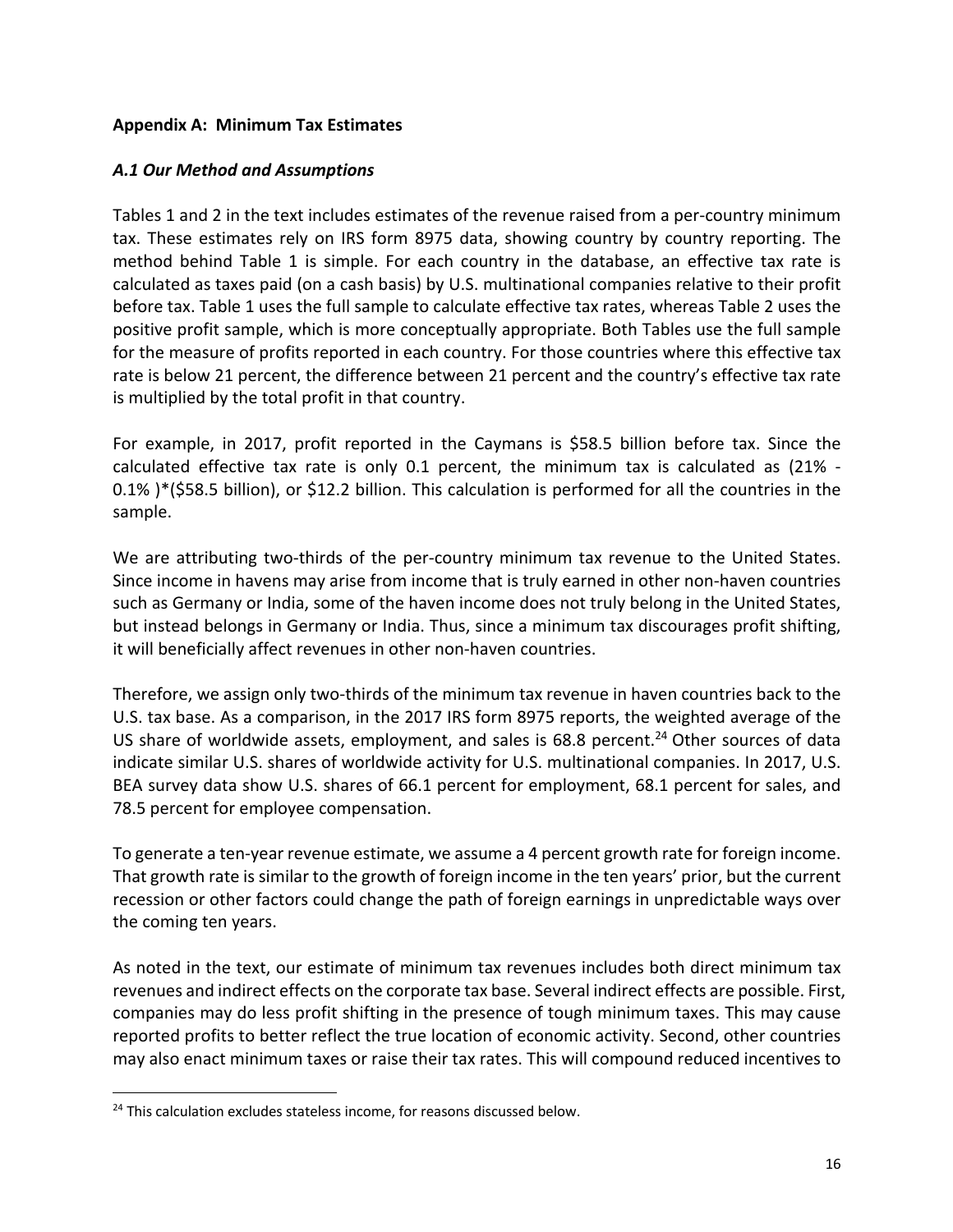shift profits, in part benefitting the US corporate tax base. Over time, minimum tax revenues may fall while the domestic corporate tax base (and revenues) are buttressed. In our calculations, we do not separate these indirect effects of the minimum tax.

Our estimates in Table 1 are a bit lower than estimates of the Biden proposal for a 21 percent country by country minimum tax calculated by the Tax Policy Center in Mermin et al. (2020) and the American Enterprise Institute in Pomerleau and Seiter (2020). These estimates likely do not account for the bias in effective tax rates that we correct for in Table 2. The Tax Policy Center's updated analysis shows \$442 billion in revenue over 2022-2030 (excluding 2021); the American Enterprise Institute's updated analysis shows \$457 billion in revenue over 2021-2030.

# *A.2 Strengths and Limits of IRS Form 8975 Country by Country Data*

Particularly in the area of international tax, no data set is perfect, and this data set comes with several sources of uncertainty which are described below. We also contrast this data source with alternative data sources.

This data set has many strengths relative to prior data sets. First, it allows for far more detailed reporting on small havens that are not visible in most other data sets, including Puerto Rico, Jersey, Isle of Man, Gibraltar, Macau, St. Lucia, St. Kitts and Nevis, Barbados, and Mauritius.

Second, the IRS data allow us to consider two samples, a full aggregate sample of all companies in each country, and a second sample that includes only those companies showing positive profits. In Table 1 of the text, we use the full sample, which provides an underestimate of possible revenue gains from the minimum tax for two reasons. First, profits are too low due to the inclusion of companies with losses. Second, effective tax rates are inflated since some loss companies are included in the denominator of effective tax rate ratios, whereas taxes paid (in the numerator) are presumably paid by only those companies making profits. Table 2 therefore reports results that use effective tax rates calculated from the positive profit sample, but the (smaller) tax base of the full sample.

In terms of the tax base, if some companies were always making losses and others were always making profits, we should employ the positive profits sample instead. On the other hand, if all companies toggle randomly between profit and loss status, then the full sample is more appropriate, since companies can typically carryforward losses for use in other tax years. In practice, we know that losses are more persistent than random, but without knowing how persistent losses are for this sample of companies, it is difficult to know how to weigh the two samples. Table A1 below considers how minimum tax revenue estimates are affected by using an even weight of the positive profit and full samples; revenues are substantially higher with that method.

Third, these data should eventually be comparable to similar data produced by other countries. However, the US Internal Revenue Service appears to be ahead of other countries in releasing the data; they released an incomplete set of 2016 data in December 2018, and they released a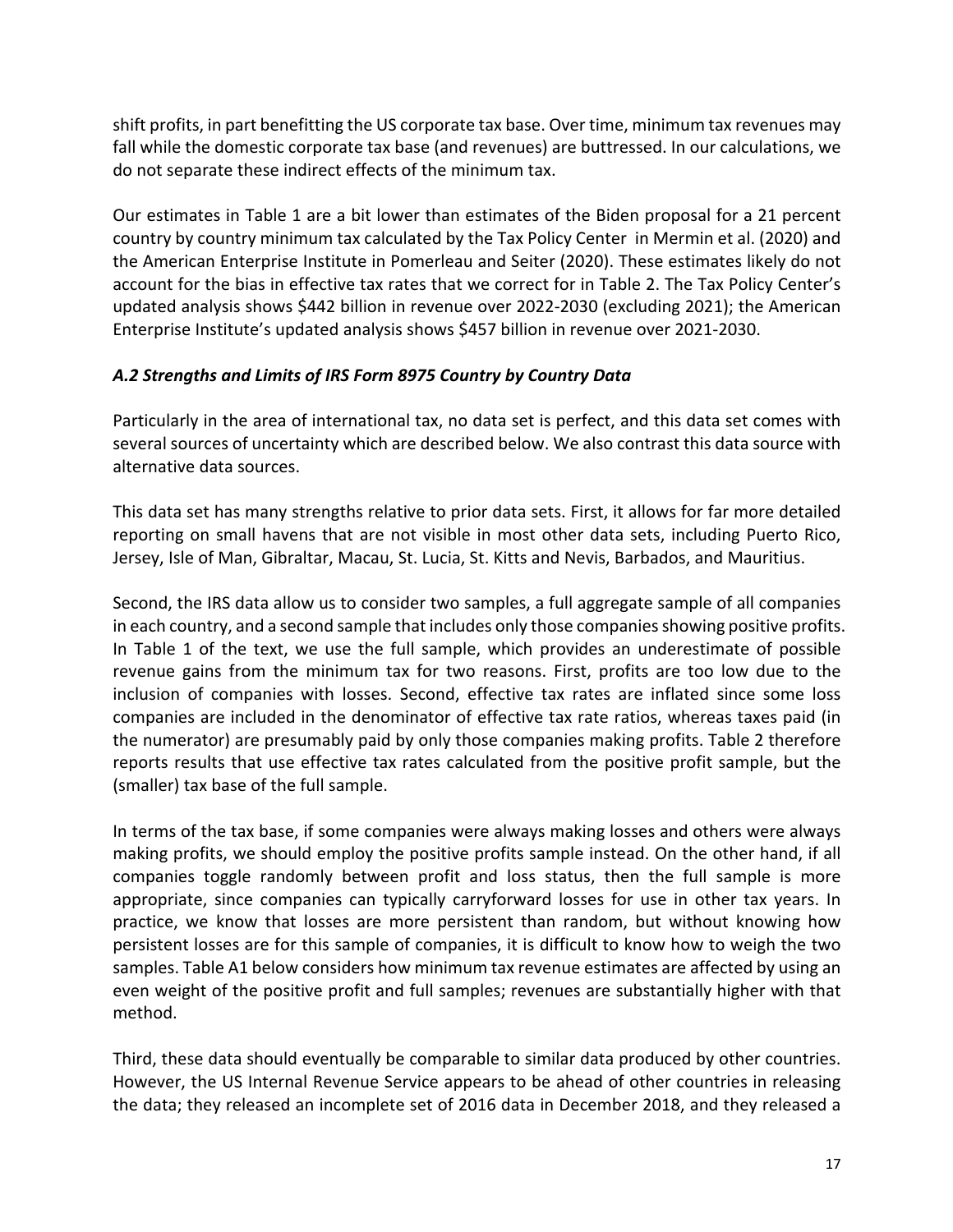complete set of 2017 data in December 2019. Other OECD countries have just begun to release incomplete 2016 data as of mid-2020.

However, there are also weaknesses with this data set. First, it includes a line, "stateless income", which appears to cover multiple categories of income and may introduce double-counting in the data. For now, we have excluded consideration of these data, and we hope that subsequent collections will clarify what income is truly stateless income and what income is not. Second, companies are inexperienced in filling out these forms and may make errors in their reporting. Third, incomplete samples of the data (such as the US release of 2016 data) appear substantially different from the complete data (released in 2017), so researchers should be cautious about early data releases.

Finally, there have been some concerns about double-counting in the data, mostly – but not entirely – centered around the stateless income line. In the U.S. tax form, revenue is defined to exclude intracompany dividends, implying that profit should also exclude that source of income. Nonetheless, the definition of profit may be unclear, and companies are free to supply data as they see fit. Still, since the data are known to be used for transfer pricing risk assessment, it is unlikely that companies will have an incentive to overstate their income, especially in tax havens. It is also reassuring that foreign totals are similar to those reported from other sources that are known to exclude double-counting.

Horst and Curatolo (2020) discuss the possibility of double-counting in these data. Their analysis suggests a 14 percent discrepancy between country-by-country income totals (for both the United States and foreign countries, excluding stateless income) and totals from financial reports. There are several possible reasons for discrepancies, including the larger company coverage of the country-by-country data, since some private companies are included in the country by country data set. Also, there are reporting and definitional differences between the series. Finally, it is also possible that country-by-country totals are overstated due to confusion about form 8975 directions. In the last event, recent analysis by Horst confirms that it is most likely that US income is overstated, which would not substantially affect the current analysis, but it is also conceivable that some foreign lines may be mismeasured.<sup>25</sup> If US income is overstated, that would not affect the current analysis.

# *A.3 Alternate Data Sources*

Table A.1 shows how our estimates compare to those using two other data series, the average of the Form 8975 full sample and positive-profit sample, and the U.S. Bureau of Economic Analysis (BEA) direct investment earnings data series. We include revenues from both a 21 and 28 percent per-country tax; the column in the middle shows the results from the main text of the paper.

<sup>&</sup>lt;sup>25</sup> Horst has done recent calculations that show the US share of profit in the country by country data is higher than the US share of profit in financial reporting data, a pattern that suggests that the US income is more likely to be overstated in the country by country data.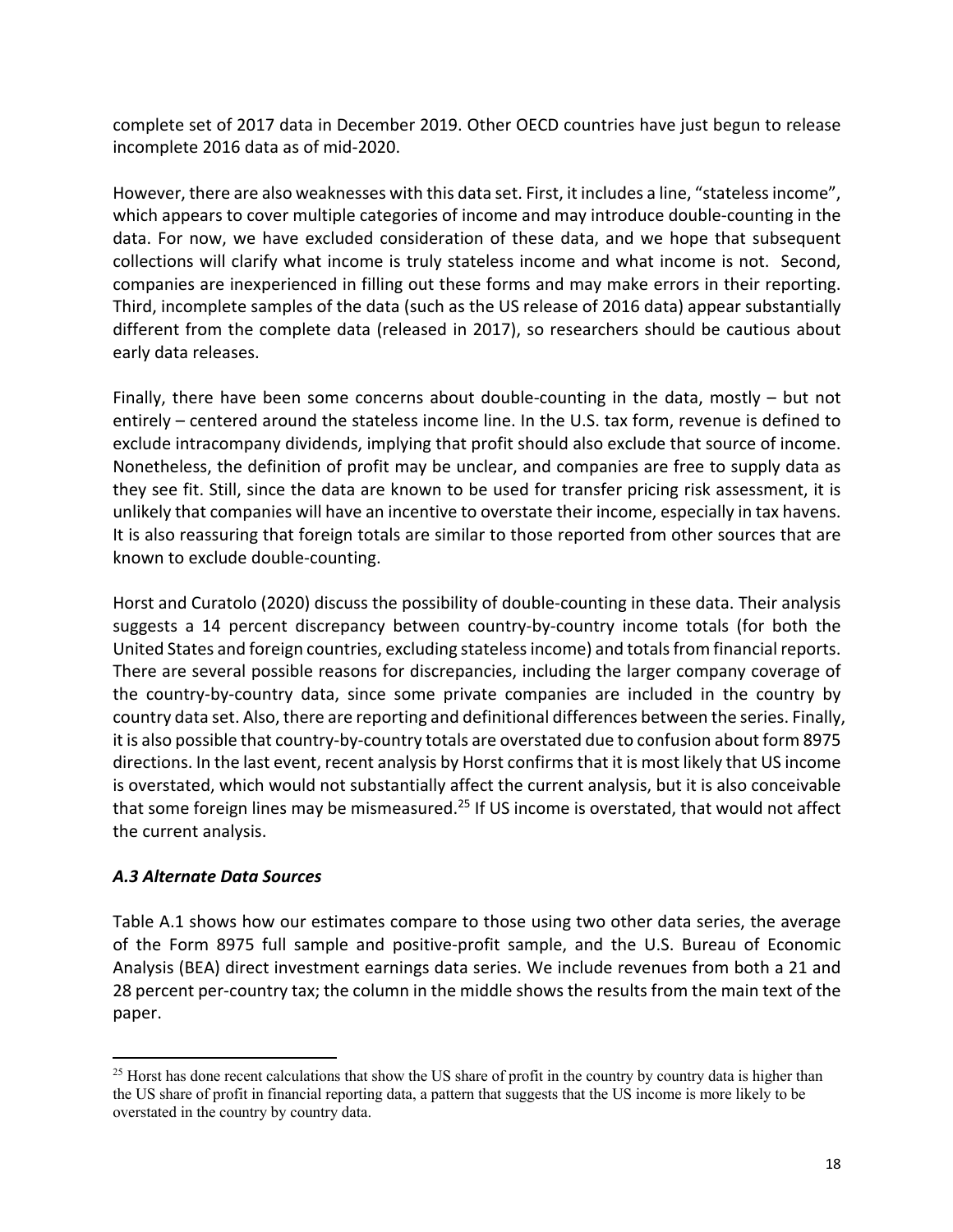|            | Full Country-by-<br>Direct Investment |                       | Average of Full     |  |
|------------|---------------------------------------|-----------------------|---------------------|--|
|            | <b>Income Series</b>                  | <b>Country Sample</b> | and Positive Profit |  |
|            |                                       |                       | Country-by-         |  |
|            |                                       | <b>Country Sample</b> |                     |  |
|            | (balance of                           |                       |                     |  |
|            | payments data;                        | (without stateless    | (without stateless  |  |
|            | adjusted pre-tax)                     | income)               | income)             |  |
|            |                                       |                       |                     |  |
| 21 percent | \$30 <sub>b</sub>                     | \$41b                 | \$53b               |  |
|            |                                       |                       |                     |  |
| 28 percent | \$49b                                 | \$64b                 | \$82b               |  |

#### **Table A1: US Revenue from a Per-Country Minimum Tax in 2017**

BEA direct investment earnings data have several nice features. They have been reported by the US BEA for a long time series of cross-country observations. The series is free of any doublecounting concerns, and data coverage should be very good. There are also downsides. For instance, income is measured from the "last" country before the flow to the United States, which may be different from the country where income was earned for accounting purposes or reported for tax purposes, although there is no reason to suspect that the tax rates of reporting countries will be systematically lower than those where tax was paid. Also, data are after-tax, so they are not directly comparable to before-tax series, and matching with foreign tax data from BEA surveys will be imperfect. Finally, only the US-owned portion of direct investment income is included, so this series omits any foreign-owned direct investment income from US multinational companies. This will lead to an underestimate of the amount of profit shifting, since many multinational companies are not 100 percent U.S.-owned.

The BEA also reports survey data on the activities of multinational companies, including a "net income" series that has long been known to include double-counting, and a profit-type return series that has no double-counting, but may exclude foreign-to-foreign profit shifting in the data. Blouin and Robinson (2020) argue that researchers should use the first series, but subtract out equity income to eliminate double counting, thus creating an adjusted series.<sup>26</sup> However, that series, like profit-type return, may exclude foreign-to-foreign profit shifting and consequently allocate too little income to tax havens.

For example, hybrid dividends may lead to the mischaracterization of some equity income, since hybrid dividends may appear as a deductible payment for the high-tax originating affiliate but equity income for the low-tax receiving affiliate. It is unclear how the survey data would treat hybrid dividends, but they may be included as equity earnings in the low-tax receiving affiliate.

<sup>&</sup>lt;sup>26</sup> See Blouin, Jennifer, and Leslie Robinson. 2020. "Double Counting Accounting: How Much Profit of Multinational Enterprises Is Really in Tax Havens?" Working Paper.